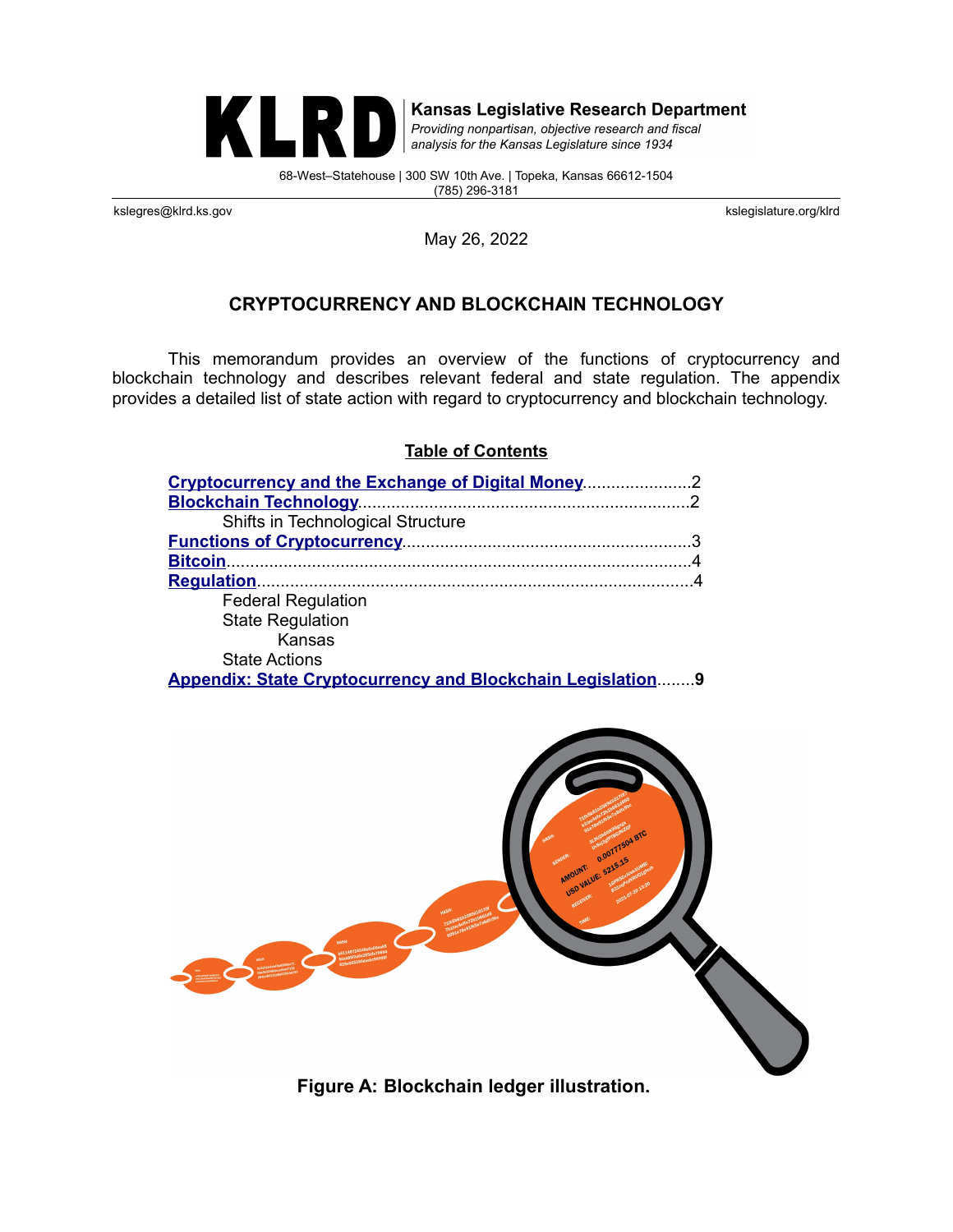## <span id="page-1-1"></span>**Cryptocurrency and the Exchange of Digital Money**

According to the [Internal Revenue Service,](https://www.irs.gov/pub/irs-drop/n-14-21.pdf) virtual currency, or cryptocurrency, is "a digital representation of value that functions as a medium of exchange, a unit of account, and/or a store of value."[1](#page-1-2) Rather than using traditional intermediaries to facilitate currency transfers or transactions, owners rely on a cryptographic procedure for exchange and production of the digital money. This procedure, called blockchain technology, uses a decentralized public ledger to record the movement and ownership of cryptocurrency units. Owners of cryptocurrency will often have personal passcodes to use, exchange, and store their currency tokens. Generally, passcodes are known only to the holder of the cryptocurrency account, but the ledger of transactions is visible to the entire network of account holders of a particular cryptocurrency.

## <span id="page-1-0"></span>**Blockchain Technology**

Most cryptocurrencies are exchanged and produced using blockchain technology.<sup>[2](#page-1-3)</sup> On a blockchain, a network of computer users certifies the legitimacy of each cryptocurrency transaction through a public ledger. The ledger shows the location of, and any transactions involving, each unit of cryptocurrency. Transactions could involve securities and commodities other than cryptocurrencies, such as non-fungible tokens (NFTs), which are unique assets recorded and exchanged on blockchains and usually indicate ownership of a digital product, such as a video or image. Unique digital signatures identify each party in the transaction. Proponents of cryptocurrency point to the ledger's transparency and decentralization as the primary advantages of cryptocurrency.[3](#page-1-4)

Since all transactions are public to the blockchain network and each unit of currency requires private credentials to access, the cryptographic protocols serve the same function as a bank in facilitating the electronic transfer of funds among parties. Thus, according to supporters, cryptocurrencies are more efficient and less prone to manipulation than conventional banking practices and institutions. However, the anonymity of blockchain transactions has popularized the technology among criminals. In 2020, victims of ransomware attacks paid hackers an amount of cryptocurrency equivalent to \$350 million. [4](#page-1-5) Recently, the cybercriminal group DarkSide received 75 bitcoin (equivalent to about \$5.0 million at the time) as ransom after its hack of Colonial Pipeline Co. in May 2021. Shortly after the ransom payment, U.S. federal law enforcement officials traced and recovered nearly 90 percent of the bitcoin used in the ransom exchange with DarkSide, raising hopes that the transparency of blockchain transactions could aid governments in their attempt to recoup future ransom payments and deter criminal use of cryptocurrencies. However, since the successful recovery of the bitcoin ransom, hackers have

- <span id="page-1-4"></span>3 Users might still be identified by pseudonyms only.
- <span id="page-1-5"></span>4 The actual amount is probably much higher, considering many cyberattacks go unreported.

<span id="page-1-2"></span><sup>1</sup> State statute and federal regulation use various terms to refer to cryptocurrency, including "virtual currency" and "digital tokens." In this memorandum, "cryptocurrency" is used to differentiate between currency that relies on cryptographic procedures and proprietary tokens, such as digital casino credits, that private businesses may accept but whose value is normally not reducible to fiat currency, which is a government-issued currency not backed by a commodity.

<span id="page-1-3"></span><sup>2</sup> Blockchain technology is not used just for cryptocurrency accounting. Digital, decentralized ledgers are relatively new technologies, but various industries, from agriculture to health care, are testing the potential utility of the ledgers. See appendix for information on state action authorizing the use of blockchain technology. For more on the uses of blockchain, see The World Bank, "Blockchain and Distributed Ledger Technology (DLT)," April 12, 2018. For an illustration of a blockchain ledger, see Figure A.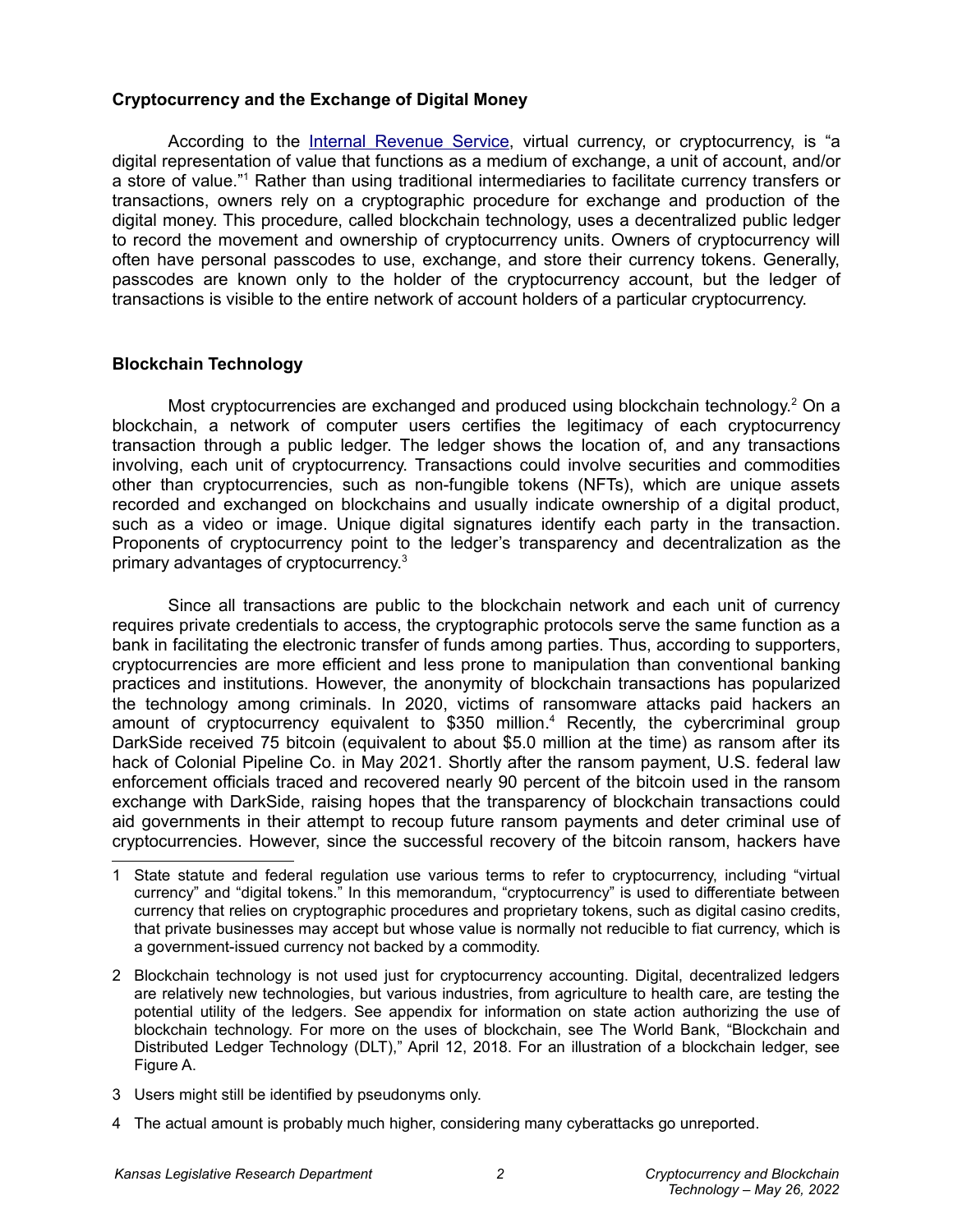started to prefer so-called "privacy coins," which do not leave digital "trails" of visible transactions. According to Europol, the European Union's law enforcement agency, the criminal use of such coins has "rendered cryptocurrency investigations more challenging."

#### *Shifts in Technological Structure*

Blockchain technology continues to evolve, and changes in the technical structure of cryptocurrency exchanges have the potential to alter fundamentally the value and use of each currency. For example, Bitcoin and Ethereum, the two most widely used cryptocurrencies, rely upon "proof-of-work" systems, wherein users verify the coins' blockchains through energyintensive computer use. Analysts speculate Ethereum will soon shift to a "proof-of-stake" system, wherein owners validate blockchain transactions if they can provide their own cryptocurrency as collateral and have established such a "stake" longer than those of other blockchain users. Such a change would signal a major technological shift in how the cryptocurrency is produced, exchanged, and valued by its owners. This change, and other transformations in blockchain technology, have the potential to unsettle markets and cryptocurrency exchange rates.

Blockchain technology also could provide the digital architecture for a new, more decentralized internet, generally referred to as Web3. Web3 is an emergent technology, and little consensus exists about what it would look like or how it would differ from the current architecture of the platform- and application-based internet. According to the Congressional Research Service, in a "Web3 architecture, NFTs or cryptocurrencies could be used to purchase items online, represent digital ownership, pay royalties, or access certain applications and services," without the need for intermediary entities such as web-hosting corporations.

## <span id="page-2-0"></span>**Functions of Cryptocurrency**

The two primary functions of cryptocurrency are as units of exchange and as stores of value. Despite the rapid growth in cryptocurrency usage over the past decade, relatively few entities own or use cryptocurrency. Few businesses accept any cryptocurrencies as payment. Only in El Salvador is a cryptocurrency official legal tender.<sup>[5](#page-2-1)</sup> Generally, cryptocurrency values are independent of those of fiat currency. "Stablecoins," which are designed to reflect certain fiat currency values, are an exception to this. Cryptocurrency usage among consumers is still rare. In 2020, the 30-day average of Bitcoin transactions per day peaked at about 330,000, representing a fraction of the billions of financial transactions made daily around the world. Surveys estimate 16 percent of adult Americans have invested in, traded, or owned cryptocurrencies.

Over the past decade, more businesses have begun to invest in, trade, and accept Bitcoin.<sup>[6](#page-2-2)</sup> Consequently, platforms for trading, exchanging, and storing cyptocurrencies have become more widely available. In April 2021, Coinbase became the first major cryptocurrency exchange platform to become a publicly traded company in the United States. In April 2022,

<span id="page-2-1"></span><sup>5</sup> In June 2021, El Salvador enacted law recognizing Bitcoin as legal tender in the country and requiring private businesses to accept the cryptocurrency as payment. It became the first government in the world to do so.

<span id="page-2-2"></span><sup>6</sup> Among the major companies now accepting Bitcoin are Microsoft, Home Depot, and Whole Foods. The electric vehicle company Tesla started accepting Bitcoin for car purchases in early 2021 but ended the policy weeks later. J.P. Morgan is considering launching an actively managed Bitcoin fund.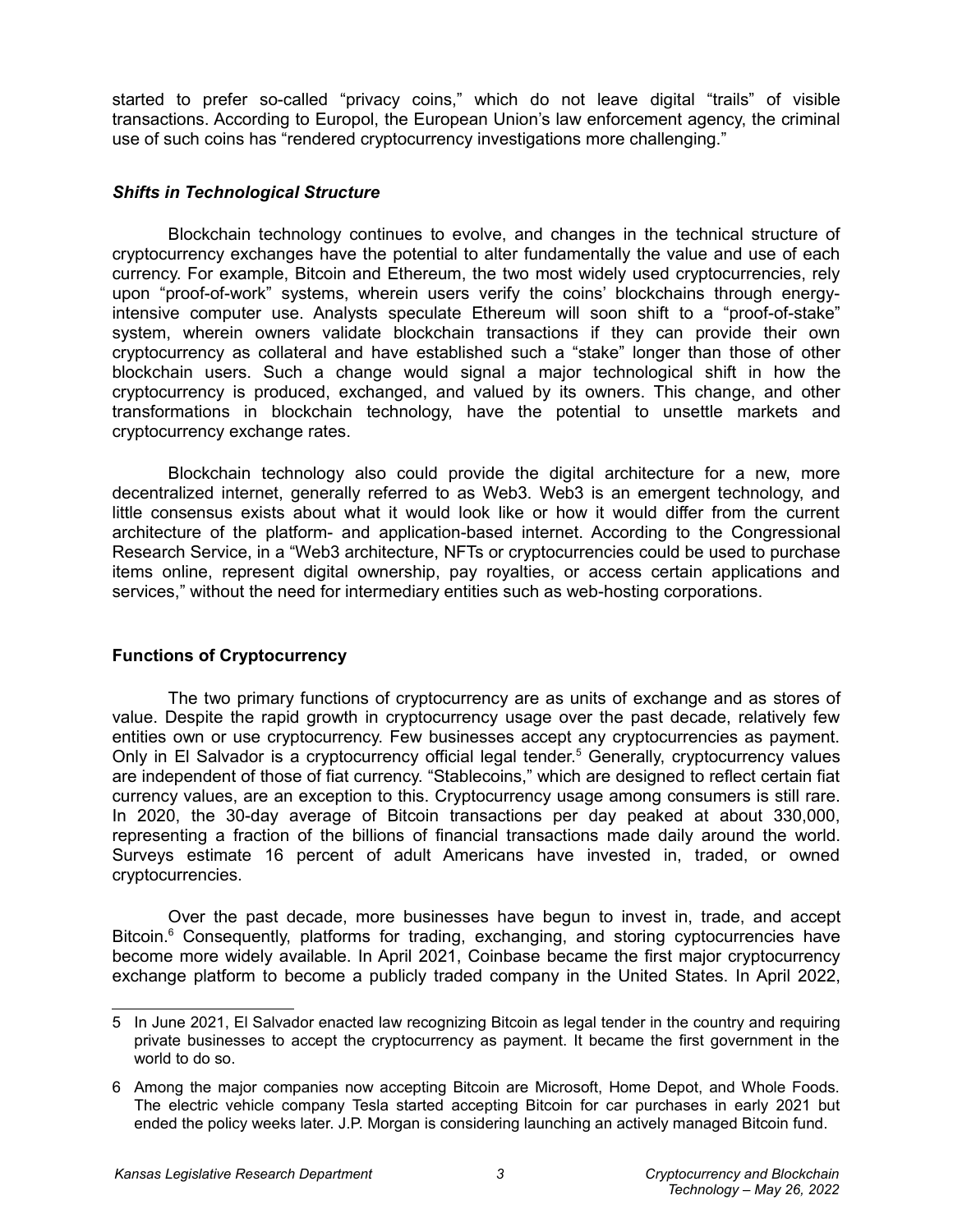Fidelity, the largest provider of 401(k) retirement plans in the U.S., announced it will allow plan enrollees to invest in Bitcoin with their employer's permission. Still, according to the consulting group Deloitte, only 2,300 out of 31 million American businesses accept any type of cryptocurrency.

#### <span id="page-3-1"></span>**Bitcoin**

Created in 2008 by a pseudonymous computer programmer, Bitcoin was the first, and is still the most widely used, cryptocurrency. As of May 2021, Bitcoin accounted for about 39 percent of total cryptocurrency value, though that share can fluctuate significantly over short periods of time.<sup>[7](#page-3-2)</sup> Bitcoin, like other currencies, is still often traded in and measured in U.S. dollars.

Bitcoin, like other cryptocurrencies, is scarce. In contrast, governments can usually create more units of fiat currencies. The only way to acquire more bitcoin is to either purchase existing units or "mine" for more. Cryptocurrency "mining" requires solving complex mathematical problems using significant computing power. Miners are awarded more bitcoin through their verification of other transactions on the blockchain network. Often, miners will establish large complexes of supercomputers to collect more bitcoin. Total bitcoin supply, however, is limited—only about 21 million bitcoin are ultimately available to be mined. Additionally, each subsequent harvest of bitcoin yields less than the previous one, meaning an increase in demand cannot produce an equal increase in supply.

Compared to the production of other cryptocurrencies, Bitcoin mining expends large amounts of energy. Because the costs of running supercomputers are extraordinarily high, purchasing an existing bitcoin is easier than securing a new one. Other cryptocurrencies do not typically require as many resources to mine and can have many more tokens in circulation than Bitcoin. However, Bitcoin can be traded fractionally, and the value of one whole bitcoin currently far exceeds that of any other cryptocurrency. The cost of cryptocurrency production, particularly Bitcoin mining, has drawn international attention from regulators and companies. The Cambridge Center for Alternative Finance estimates Bitcoin mining and usage requires 108.4 terawatt hours of electricity annually.<sup>[8](#page-3-3)</sup>

## <span id="page-3-0"></span>**Regulation**

Because cryptocurrencies do not require intermediaries or government backing, some proponents state the digital assets fall outside the traditional scope of government regulation. Others argue the instability of cryptocurrency valuations and the assets' increasing integration into the global financial system necessitate regulation. With the growing acceptance of cryptocurrencies at major corporations and financial institutions, industry and government experts have begun to consider in more detail how to protect consumers and financial institutions from the volatility and uncertainties of the novel technology.<sup>[9](#page-3-4)</sup>

<span id="page-3-2"></span><sup>7</sup> Market value calculation accessed *via* CoinMarketCap on May 18, 2021.

<span id="page-3-3"></span><sup>8</sup> For context, the Netherlands consumed about the same amount of electricity in 2019.

<span id="page-3-4"></span><sup>9</sup> International governments have begun to regulate the financial as well as the environmental consequences of cryptocurrencies. As of May 2021, China has issued a regional ban and Iran a national ban on cryptocurrency mining. Both countries cited the extreme energy costs of mining as the primary reason.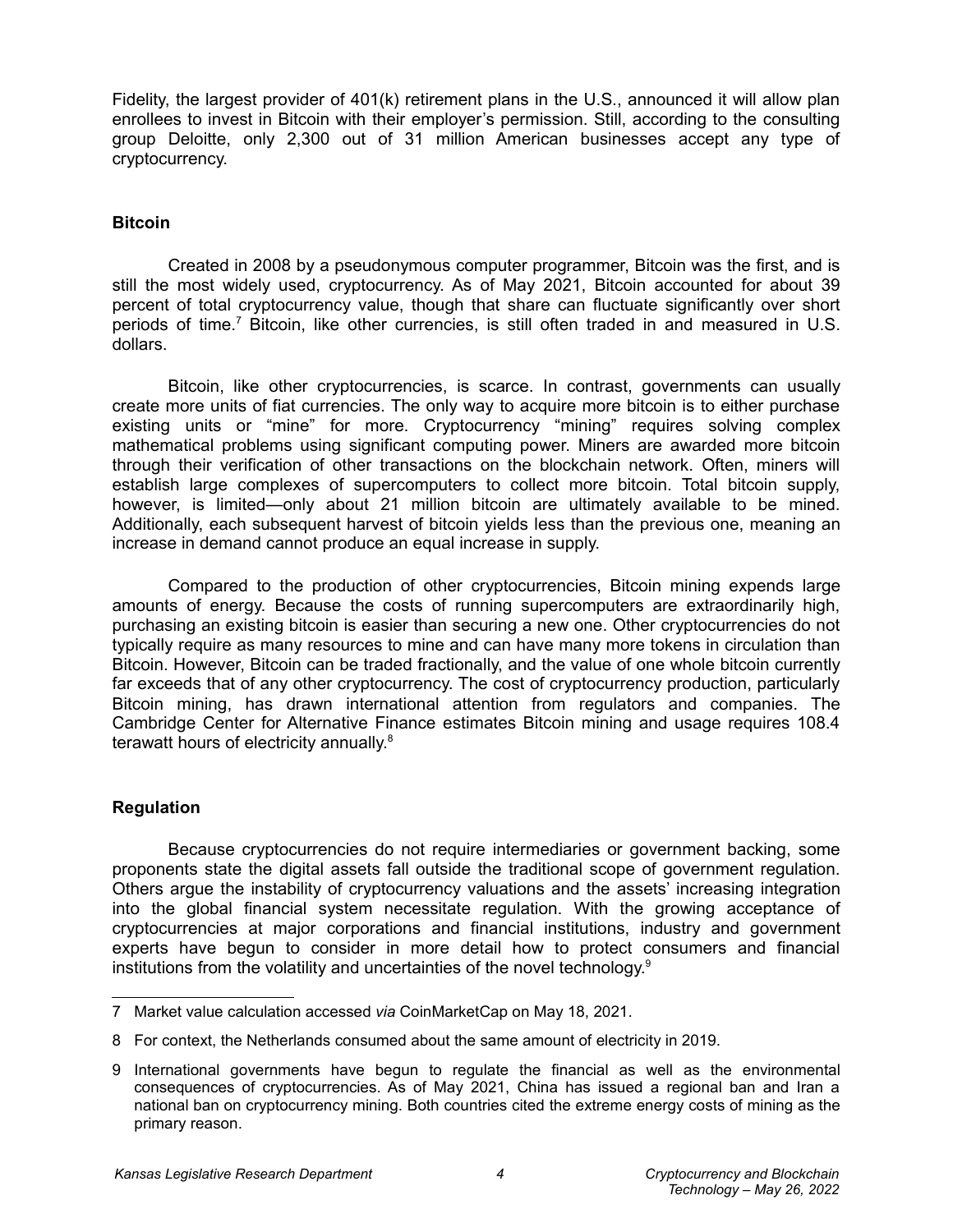## *Federal Regulation*

The federal government has extended some of its authority to regulate traditional financial activity to cryptocurrencies, including:

- The U.S. Department of the Treasury's Financial Crimes Enforcement Network (FinCEN) has announced that certain cryptocurrency activities qualify as "money services businesses" and thus parties to certain transactions must report suspicious activities. Additionally, those parties must operate anti-moneylaundering compliance programs;
- The Internal Revenue Service treats virtual currencies as property, so users must pay taxes on any realized gains from the sale of cryptocurrency; and
- The Consumer Financial Protection Bureau and the Securities and Exchange Commission (SEC) have issued alerts about the high risk for financial scams involving cryptocurrency investments and transactions.

Federal regulation remains preliminary, however. Officials continue to study cryptocurrencies, including potential risks. Regulatory authority is dispersed across several entities, including the Federal Reserve, the SEC, the Commodity Futures Trading Commission, and the Treasury Department. The SEC, for one, has taken action to regulate cryptocurrency exchanges. In February 2022, the agency reached a settlement with the cryptocurrency company BlockFi after the SEC accused it of selling billions of dollars in unlicensed investment products. Included among its cryptocurrency investment products, BlockFi offered "yield farms," which allow investors to lend their cryptocurrencies to other investors in exchange for a return, either in other cryptocurrencies or U.S. dollars. As part of the settlement, the SEC required BlockFi to register the "yield farm" product as BlockFi Yield, which allowed current investors to keep their accounts with the company. Experts in the finance industry considered the settlement a significant federal recognition of cryptocurrency activity.

In May 2021, U.S. senators Cynthia Lummis and Kyrsten Sinema announced the creation of the Financial Innovation Caucus, which will study "responsible innovation" in financial technologies, including cryptocurrencies. The same month, after the price of Bitcoin dropped over 50.0 percent in a week, the U.S. Department of the Treasury briefed White House officials on potential "gaps" in cryptocurrency market regulation, including the risk of turmoil and devaluation in the broader financial system.

On March 9 2022, President Biden signed an Executive Order that outlined the first "whole-of-government" plan to address the risks posed by digital assets, including cryptocurrency. Among other things, the Executive Order:

- Directed the Department of the Treasury to assess and develop policy recommendations to address the implications of the growing digital asset sector;
- Encouraged the Financial Stability Oversight Council to identify and mitigate economy-wide financial risks posed by digital assets;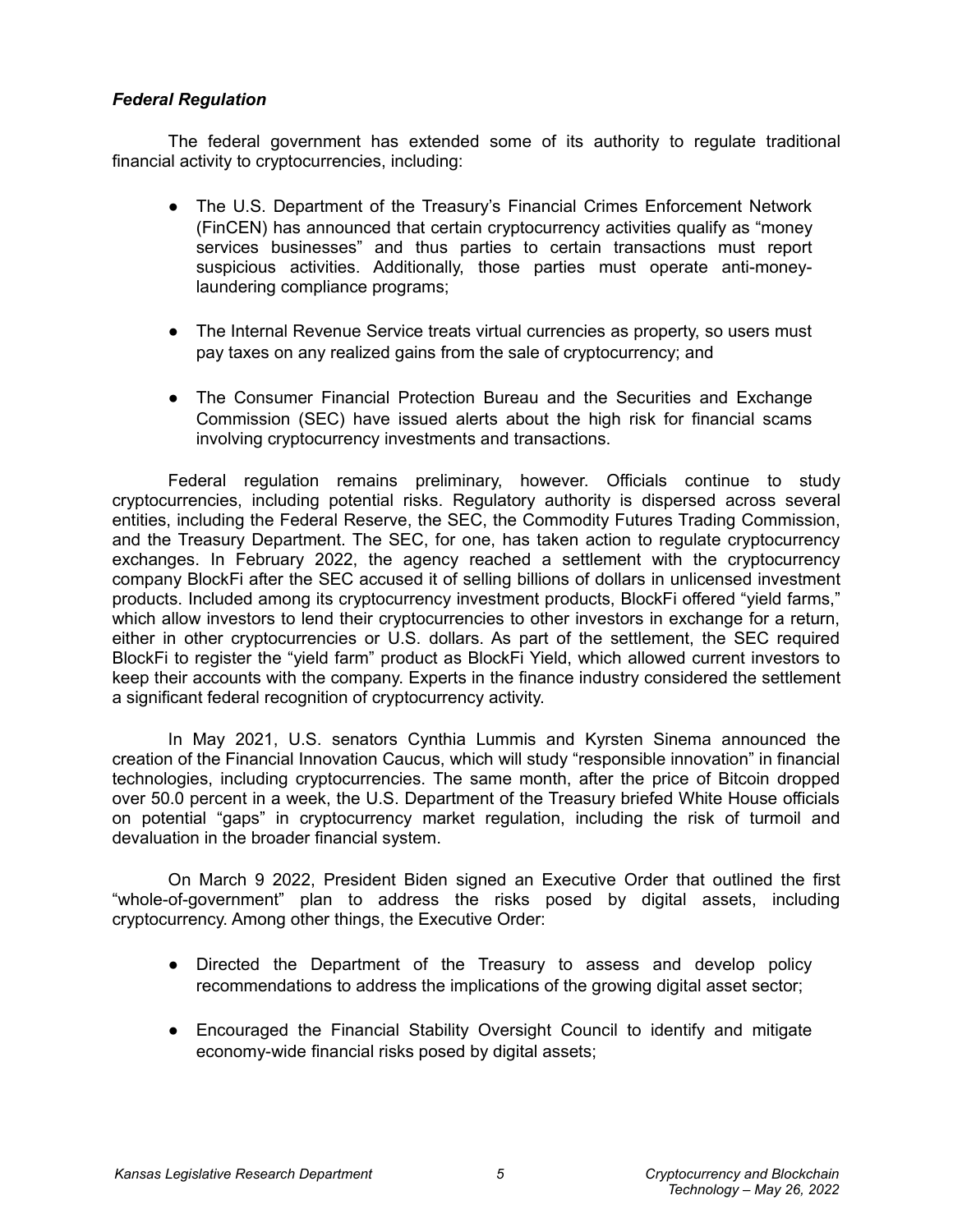- Directed coordinated action across all relevant U.S. Government agencies to mitigate the illicit finance and national security risks posed by the illicit use of digital assets;
- Direct the Department of Commerce to establish a framework to drive national competitiveness and leadership in, and leveraging of, digital asset technologies;
- Affirmed the critical need for safe, affordable, and accessible financial services as a U.S. national interest;
- Directed the U.S. government to support technological advances and ensure responsible development and use of digital assets; and
- Directed the U.S. government to assess the technological infrastructure and capacity needs for a potential U.S. Central Bank Digital Currency.

## *State Regulation*

State action concerning cryptocurrencies varies widely. For example, some states have:

- Defined virtual currencies as "money" or "property";
- Applied existing money transmitter law to cryptocurrencies; and
- Debated the applicability of consumer protection laws.

Wyoming has enacted the most legislation related to cryptocurrency. As of June 2021, Wyoming is the only state to create an entirely new category of assets ("utility tokens") for cryptocurrencies. When the cryptocurrency exchange Coinbase tried to operate in the state, Wyoming restricted the company's business activities because the State's Money Transmitter Act of 2003 did not define "virtual currency." As a result, the State required Coinbase to hold equal amounts of fiat currency for all cryptocurrencies traded in the state. Coinbase suspended activities in Wyoming rather than comply with the regulations. In 2018, the Governor approved legislation allowing transactions involving "smart contracts," including blockchain transactions. In 2019, the Legislature created a new category of banks, the Special Purpose Depository Institution, that can perform custodial and management services for owners of cryptocurrencies, among other digital assets. In 2021, the State legalized Decentralized Autonomous Organizations. These limited liability corporations are managed according to a set of "smart contracts" established on a blockchain.

## *Kansas*

On May 18, 2021, the Office of the State Bank Commissioner (OSBC) updated a guidance document concerning the regulation of virtual currencies under the Kansas Money Transmitter Act (Act). The guidance applies to money transmission involving "decentralized cryptocurrencies," such as Bitcoin, which have no primary administrator. While the Act does not address two-party currency exchange, the involvement of a third party would likely qualify the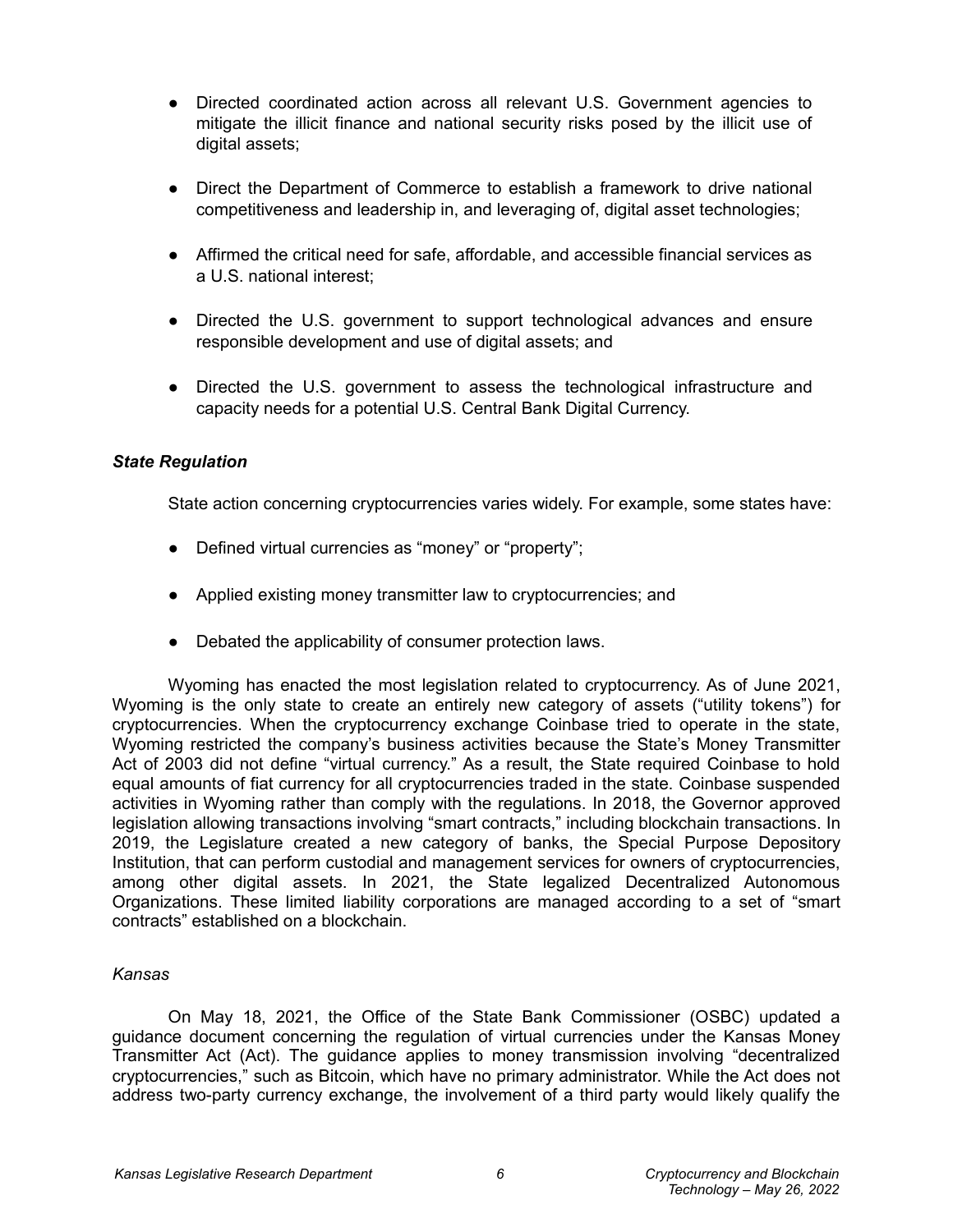exchange as "money transmission" under the Act.<sup>[10](#page-6-0)</sup> Because "money" is not defined in Kansas statute, and no governmental entity in the United States has adopted a cryptocurrency as fiat money, the OSBC does not consider cryptocurrency "money" under the Act. Therefore, the Act does not currently apply to cryptocurrencies.<sup>[11](#page-6-1)</sup>

The OSBC clarified the Act's applicability to select uses of cryptocurrency, including:

- The exchange of cryptocurrency for sovereign currency between two parties is similar to a sale of goods and therefore does not qualify as money transmission;
- Since Kansas statute does not consider cryptocurrency money, the exchange of one cryptocurrency for another does not count as money transmission; and
- If an entity that expects to regularly handle cryptocurrencies seeks a money transmitter license, the OSBC requires the applicant to submit a third-party security audit of its information systems due to the increased risk to consumers posed by a cryptocurrency exchange.

#### *State Actions*

The types of legislation state legislatures have passed with respect to cryptocurrency, virtual exchanges, and blockchain technology are reviewed below. The appendix contains a detailed table of enacted legislation through 2020, as well as pending and enacted 2021 legislation.

## *Blockchain Technology*

Arizona (2018 HB 2602, 2017 HB 2417, and 2017 HB 2216), Delaware (2017 SB 69), Illinois (2019 HB 2540 and HB 3575), and Maryland (2019 SB 136) have passed laws related to the use of blockchain technology.

#### *Crimes*

Several new laws in Michigan in 2019 amended definitions in the Michigan Penal Code to add virtual currency. Other state legislatures, including those of Nevada (2019 AB 15), Texas (2019 SB 207), and Florida (2017 HB 1379), passed laws adding virtual currency to definitions related to certain crimes, including money laundering.

<span id="page-6-0"></span><sup>10</sup> KSA 9-508(h) defines "money transmission" as engaging "in the business of the sale or issuance of payment instruments or of receiving money or monetary value for transmission to a location within or outside the United States by wire, facsimile, electronic means or any other means, except that money transmission does not include currency exchange where no transmission of money occurs."

<span id="page-6-1"></span><sup>11</sup> KSA 9-508(f) defines "monetary value" as "a medium of exchange, whether or not redeemable in money." Because cryptocurrencies are generally not accepted as means of payment, the OSBC does not define cryptocurrencies as having "monetary value."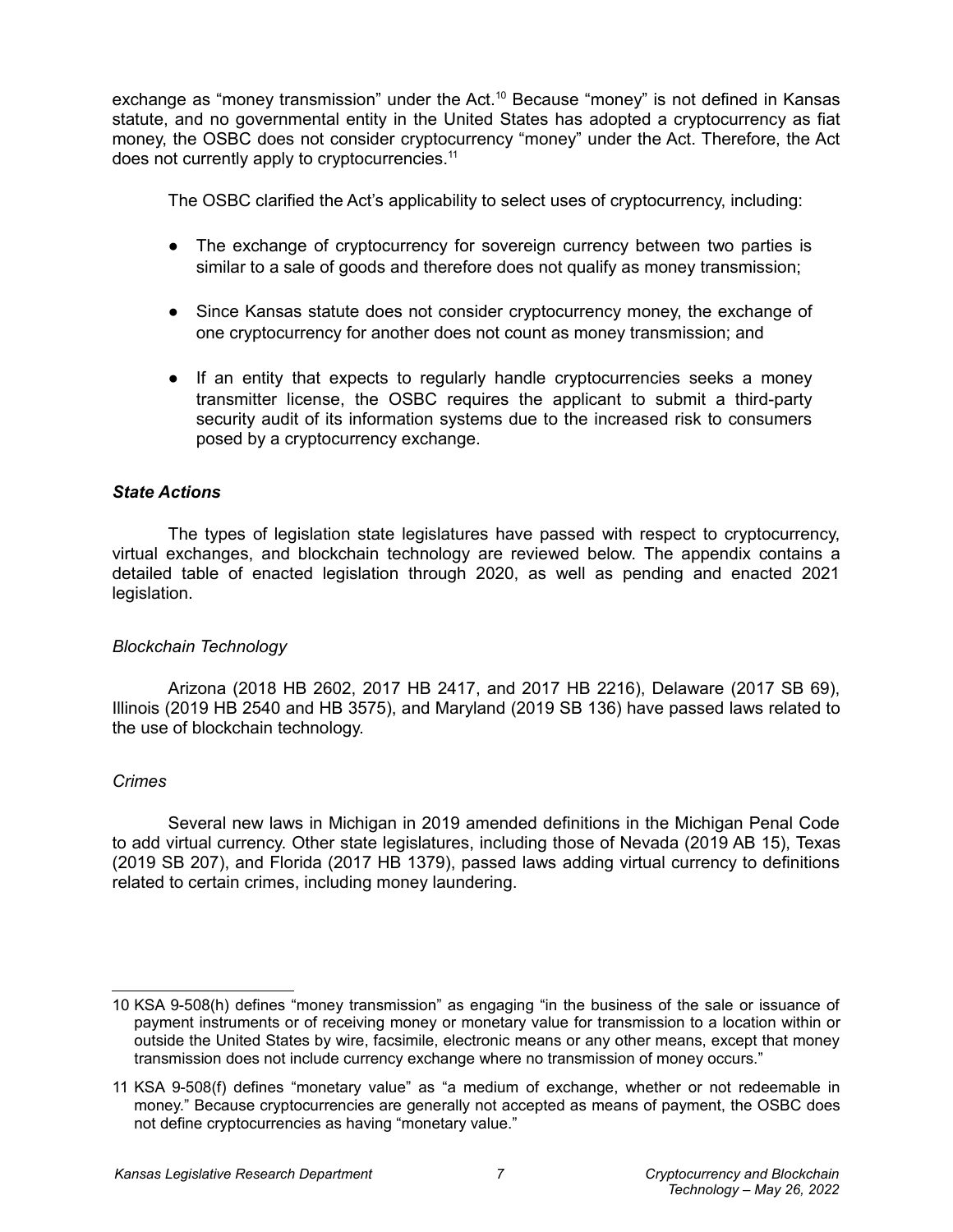#### *Exemption from Certain Securities Laws*

Montana (2019 HB 584) and Wyoming (2018 HB 70) have exempted virtual currencies from certain securities laws. Wyoming (2019 HB 62) made "open blockchain tokens" not subject to securities exemptions.

### *Money Transmission*

Alabama (2017 HB 215), Arkansas (2021 SB 150), Connecticut (2017 HB 7141), Georgia (2016 HB 811), Vermont (2017 B 182), and Washington (2017 SB 5031) have all approved regulation of virtual currency transmitters. New Hampshire (2017 HB 436) and Wyoming (2018 HB 19) exempted persons using virtual currency from being licensed as money transmitters, and Utah (2019 SB 213) exempted a person who facilitates the creation, exchange, or sale of certain blockchain technology-related products from money transmission laws.

#### *Task Forces and Study Committees*

Arizona (2021 HB 2544), California (2018 AB 2658), Colorado (2021 HB 1247), Connecticut (2018 SB 443), Indiana (2019 SR 9), Kentucky (2020 SB 55), Maryland (2018 HB 1634), New York (2020 SB 7508), North Dakota (2019 HB 1048), Vermont (2018 SB 269), and Wyoming (2020 HB 27) have requested or directed their legislatures to establish committees dedicated to studying virtual currencies and related issues.

### *Virtual Currency as Property*

Wisconsin (2019 HB 62) and Wyoming (2019 SF 125) categorized virtual currency as property. Delaware (2021 SB 103), Illinois (2017 SB 868), Indiana (2021 SB 188), Kentucky (2018 HB 394), Nevada (2019 SB 44), New Hampshire (2021 SB 71), North Dakota (2021 SB 2048), South Dakota (2021 SB 2048), Tennessee (2017 HB 420), Utah (2017 SB 175), and Vermont (2019 HB 550) added virtual currencies to their unclaimed property statutes.

#### **Sources**

Ryan Browne, Colonial Pipeline Hackers Received \$90 million in Bitcoin Before Shutting Down," CNBC, May 18, 2021

- Internal Revenue Service, Notice 2014-21
- Kansas Office of the State Bank Commissioner, "Regulatory Treatment of Virtual Currencies Under the Kansas Money Transmitter Act," May 18, 2021
- Jemima Kelly, "Oh No, Now Deloitte with the Crypto Nonsense," *Financial Times*, May 7, 2021
- Lionel Laurent, "Bitcoin's True Social Cost is Impossible to Ignore," *Bloomberg*, May 25, 2021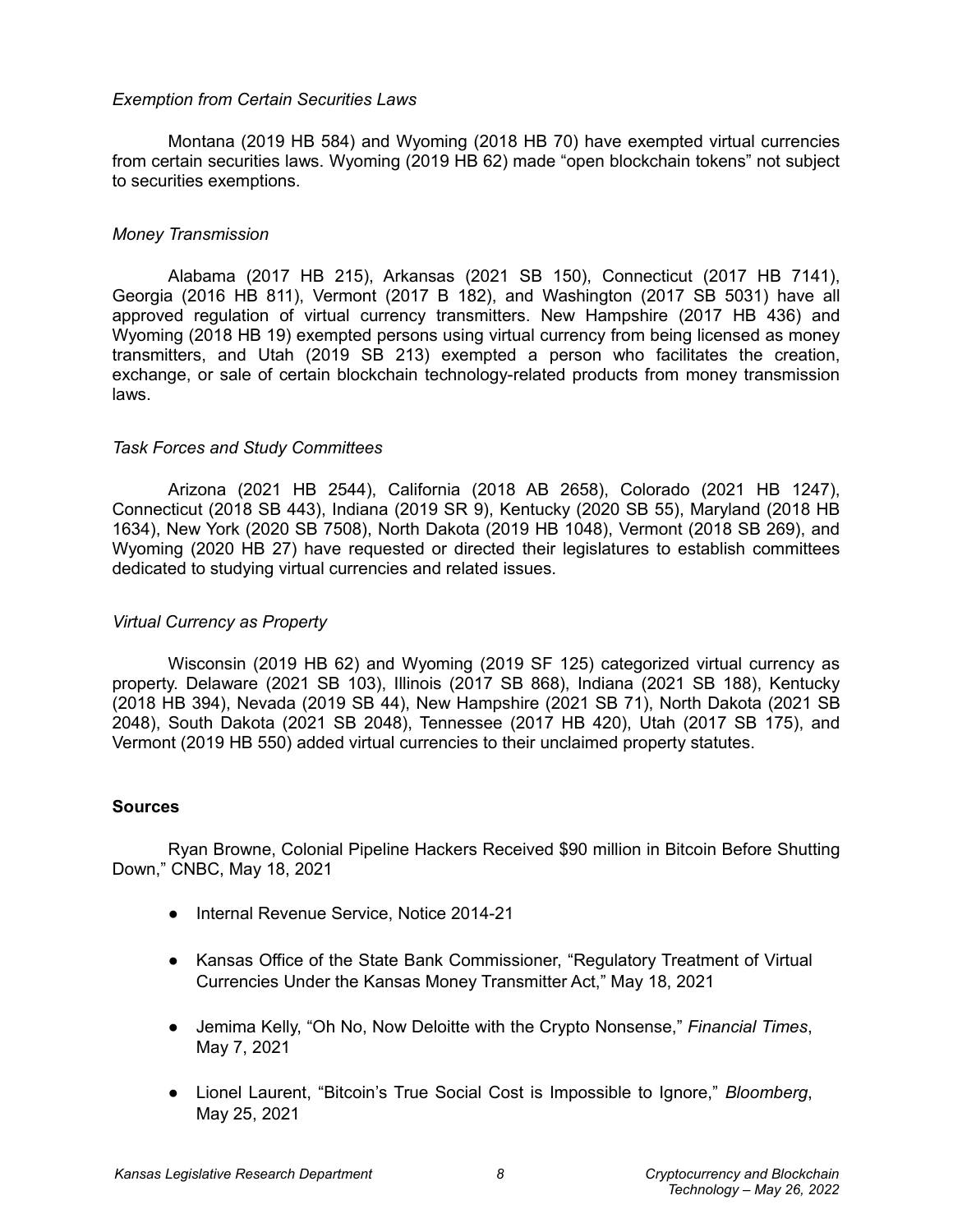- Hannah Murphy, "The Rise of Crypto Laundries: How Criminals Cash Out of Bitcoin," *Financial Times*, May 27, 2021
- Nicole Perlroth, et al., "Pipeline Investigation Upends Idea that Bitcoin is Untraceable," *New York Times*, June 9, 2021
- Laura Shin, "Crypto Industry Frustrated by Haphazard Regulations," *New York Times*, June 27, 2018
- Mackenzie Sigalos, "Bitcoin's Wild Price Moves Stem From its Design: You'll Need Strong Nerves to Trade It," *CNBC*, May 19, 2021.
- U.S. Energy Information Administration, International Electricity Consumption
- U.S. Senate Committee on Banking, Housing, and Urban Affairs, "Cryptocurrencies: What are They Good For?" July 27, 2021
- Janet Yellen, "Finance Committee Questions for the Record," U.S. Senate Committee on Finance, January 21, 2021

| <b>State</b> | 2014-2021 Enacted Legislation <sup>12</sup>                                                                                                                                                                                                                               | 2022 Legislation <sup>13</sup>                                                                                                                                        |
|--------------|---------------------------------------------------------------------------------------------------------------------------------------------------------------------------------------------------------------------------------------------------------------------------|-----------------------------------------------------------------------------------------------------------------------------------------------------------------------|
| Alabama      | HB 470 (2018) added the provisioning of virtual<br>currencies to the definition of "marketplace<br>facilitator" in its taxation statute.                                                                                                                                  | HB 127 would exempt all virtual<br>currency from ad valorem taxes.                                                                                                    |
|              | HB 215 (2017) included virtual currency within the<br>regulation of money transmission.                                                                                                                                                                                   |                                                                                                                                                                       |
| Alaska       | None enacted                                                                                                                                                                                                                                                              | None                                                                                                                                                                  |
| Arizona      | HB 2544 (2021) established the Blockchain and<br>Cryptocurrency Study Committee.                                                                                                                                                                                          | HB 2204 would provide that<br>specified amounts shall be<br>subtracted from state gross                                                                               |
|              | HB 2601 (2018) made exempt from certain<br>securities statutes transactions involving virtual<br>coin offerings if the coin issuer meets certain                                                                                                                          | income, including the value of<br>virtual currency. (Passed House)                                                                                                    |
|              | requirements and allows all proceeds from such<br>offerings to be deposited into any depository<br>institution, physical or virtual, that is authorized to<br>do business in the state. The bill also prescribes<br>arbitration, underwriter, and facilitator regulations | SB 1127 would, among other<br>things, allow a state agency to<br>accept cryptocurrency as a<br>payment method of fines, civil<br>penalties, or other penalties, rent, |
|              | as they relate to virtual coin offerings.                                                                                                                                                                                                                                 | rates, taxes, fees, charges, and<br>other financial obligations. (In                                                                                                  |
|              | HB 2062 (2018) prohibited a city or town from<br>prohibiting a person "running a node on                                                                                                                                                                                  | Committee)                                                                                                                                                            |
|              | blockchain technology" (mining for<br>cryptocurrency) in a residence.                                                                                                                                                                                                     | SB 1128 would make virtual<br>currency exempt from taxation.<br>(In Committee)                                                                                        |
|              | HB 2417 (2017) made signatures, records, and                                                                                                                                                                                                                              |                                                                                                                                                                       |

# <span id="page-8-0"></span>**APPENDIX: STATE CRYPTOCURRENCY AND BLOCKCHAIN LEGISLATION**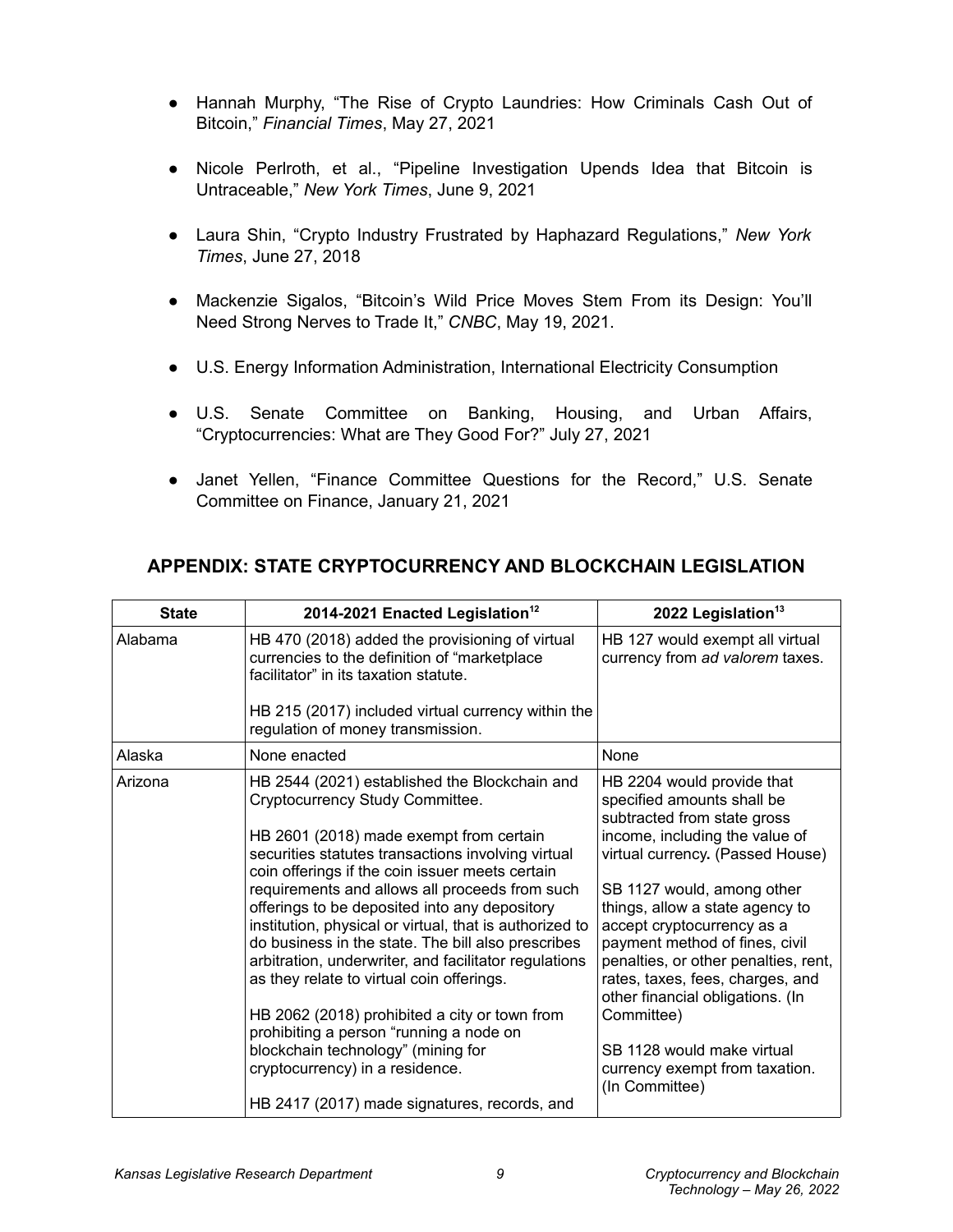| <b>State</b> | 2014-2021 Enacted Legislation                                                                                                                                             | 2022 Legislation                                                                                                                                                                                                  |
|--------------|---------------------------------------------------------------------------------------------------------------------------------------------------------------------------|-------------------------------------------------------------------------------------------------------------------------------------------------------------------------------------------------------------------|
|              | contracts secured through blockchain technology<br>legally valid.                                                                                                         | SB 1341 would make bitcoin legal<br>tender. (In Committee)                                                                                                                                                        |
|              | HB 2216 (2017) prohibited requiring a person to<br>use or be subject to electronic firearm tracking<br>that uses blockchain technology.                                   | SB 1383 would include<br>cryptocurrency in the definition of<br>liquid assets in law relating to<br>dissolution of marriages. (Passed<br>Senate)                                                                  |
|              |                                                                                                                                                                           | SB 1493 would allow the state or<br>a political subdivision to pay its<br>employees in virtual currency. (In<br>Committee)                                                                                        |
|              |                                                                                                                                                                           | SCR 1013 would amend the<br>Constitution of Arizona to<br>recognize the right of the people<br>to own, hold, and use a mutually<br>agreed on medium of exchange,<br>including digital currency. (In<br>Committee) |
| Arkansas     | HB 1926 (2021) clarified control of virtual<br>currency under the Uniform Commercial Code.                                                                                | None                                                                                                                                                                                                              |
|              | SB 150 (2021) amended the definition of "money<br>transmission" in the Uniform Money Services Act<br>to include virtual currency.                                         |                                                                                                                                                                                                                   |
|              | HB 1944 (2019) amended the Uniform Electronic<br>Transactions Act to add the definitions of<br>"blockchain distributed ledger technology" and<br>"smart contract."        |                                                                                                                                                                                                                   |
| California   | AB 147 (2019) added the provisioning of a virtual<br>currency to the definition of "marketplace<br>facilitator" in the California Revenue and Taxation<br>Code.           | AB 2689 would authorize a<br>private or public entity in the state<br>to accept virtual currency as a<br>method of payment for the                                                                                |
|              | AB 2658 (2018) defined "blockchain" and<br>required the appointment of a Blockchain<br>Working Group.                                                                     | provision of any good or service,<br>including any governmental<br>service. (In Committee)                                                                                                                        |
|              |                                                                                                                                                                           | SB 1275 would authorize a state<br>agency to accept cryptocurrency<br>as a method of payment for the<br>provision of government services.<br>(In Committee)                                                       |
| Colorado     | HB 1247 (2019) created an advisory group to<br>study the use and benefits of blockchain<br>technology in agriculture.                                                     | HB 1053 would instruct the<br>Commission of Agriculture to<br>create and deploy an online<br>program that educates                                                                                                |
|              | SB 23 (2019), the Colorado Digital Token Act,<br>provides exemptions from securities registration<br>and salesperson licensing requirements for digital<br>token dealers. | agricultural producers about<br>blockchain technology and<br>classify various types of digital<br>assets as the appropriate type of<br>property under the Uniform                                                 |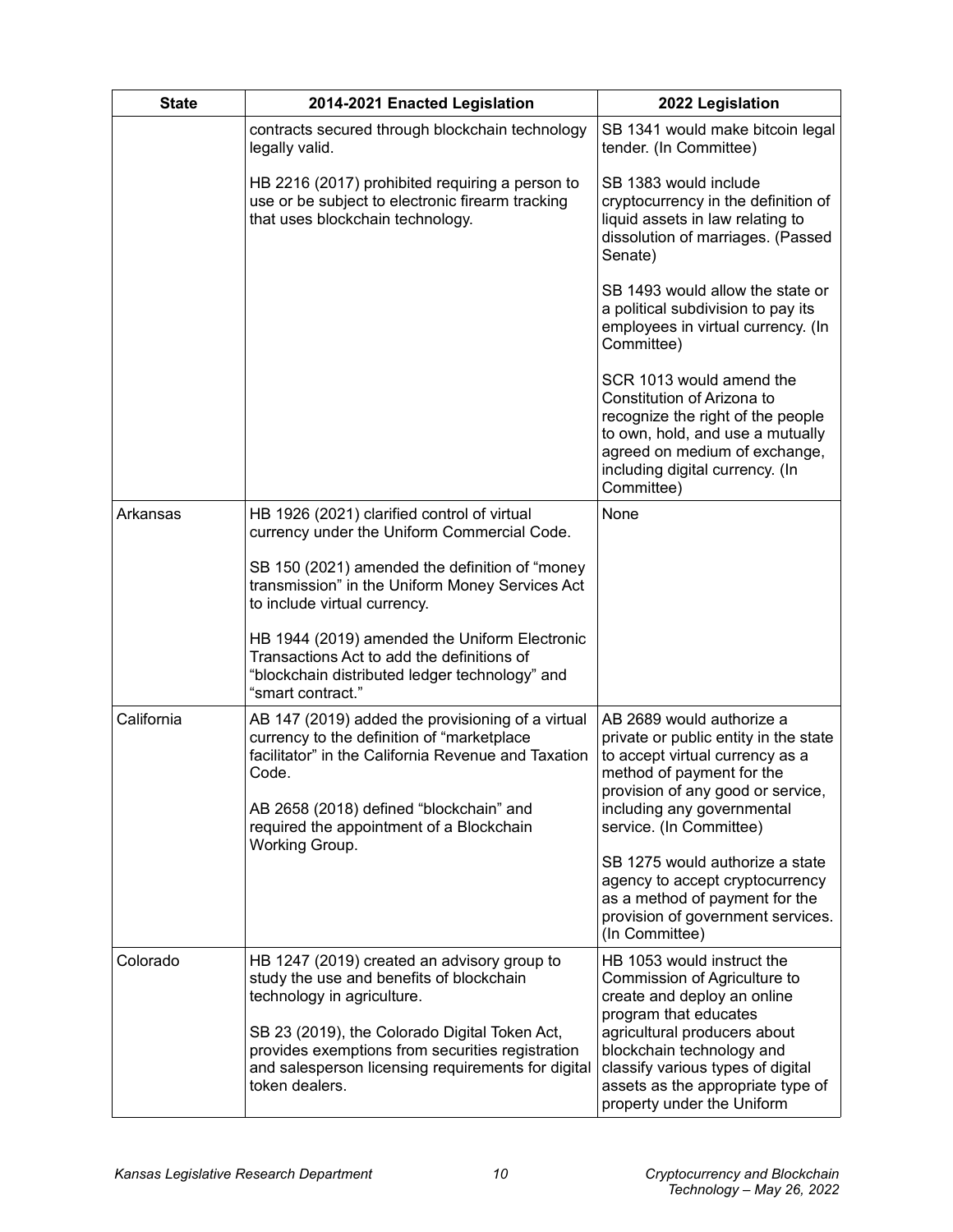| <b>State</b> | 2014-2021 Enacted Legislation                                                                                                                                                                                                                                                                                                                                                                                                                                                                                                                                                                                                                               | 2022 Legislation                                                                                                                                                                                                                                                                                                                                                                                                              |
|--------------|-------------------------------------------------------------------------------------------------------------------------------------------------------------------------------------------------------------------------------------------------------------------------------------------------------------------------------------------------------------------------------------------------------------------------------------------------------------------------------------------------------------------------------------------------------------------------------------------------------------------------------------------------------------|-------------------------------------------------------------------------------------------------------------------------------------------------------------------------------------------------------------------------------------------------------------------------------------------------------------------------------------------------------------------------------------------------------------------------------|
|              |                                                                                                                                                                                                                                                                                                                                                                                                                                                                                                                                                                                                                                                             | Commercial Code. (In<br>Committee)                                                                                                                                                                                                                                                                                                                                                                                            |
|              |                                                                                                                                                                                                                                                                                                                                                                                                                                                                                                                                                                                                                                                             | SB 25 would expand the the<br>types of collateral that could be<br>used to secure state capital<br>financing managed by the state<br>treasurer, including digital<br>contracts secured through<br>blockchain technology. (Passed<br>Senate)                                                                                                                                                                                   |
| Connecticut  | SB 443 (2018) directed the Department of<br>Economic and Community Development to study<br>all facets of blockchain technology.<br>HB 7141 (2017) made virtual currency subject to<br>money transmission laws, including requiring<br>each licensed money transmitter that controls<br>virtual currency on behalf of another person to<br>hold currency of the same type and amount owed<br>to such other person.                                                                                                                                                                                                                                           | HB 5320 would require the<br>registration of virtual currency<br>businesses, establish consumer<br>protections concerning virtual<br>currency, and allow the<br>acceptance of credit and debit<br>cards for the purchase of virtual<br>currency. (Passed out of House<br>Committee)                                                                                                                                           |
| Delaware     | SB 103 (2021) amended the Delaware Code<br>relating to unclaimed property; required the<br>liquidation of and conversion to U.S. dollars of<br>virtual currency prior to reporting and remitting<br>the property to the State; limited the exposure of<br>the State to claims by the putative owners of this<br>property type for subsequent gains in value, given<br>the volatility inherent in the value of virtual<br>currency; and added "virtual currency" to the<br>definition of "property."<br>SB 69 (2017) authorized corporations to use<br>blockchain to create and maintain corporate<br>records on the blockchain, including stock<br>ledgers. | None                                                                                                                                                                                                                                                                                                                                                                                                                          |
| Florida      | HB 1391 (2020) created the Financial Technology<br>Sandbox program to allow financial technology<br>innovators to test new products and services in a<br>supervised, flexible regulatory sandbox using<br>exceptions to specified general law.<br>HB 1393 (2019) established the Blockchain Task<br>Force.<br>HB 1379 (2017) defined "virtual currency" and<br>expanded the Florida Money Laundering Act to<br>prohibit the laundering of virtual currency.                                                                                                                                                                                                 | HB 273, among other things,<br>would revise requirements for a<br>written contract between a money<br>transmitter or payment instrument<br>seller and an authorized vendor,<br>provide requirements for a money<br>transmitter that receives virtual<br>currency, and exclude virtual<br>currency in the calculation of<br>permissible investments under<br>certain circumstances. (Enrolled<br>for presentation to Governor) |
| Georgia      | SB 301 (2018), the Revised Uniform Fiduciary<br>Access to Digital Assets Act, defined a digital<br>asset as an electronic record in which an<br>individual has a right or interest that shall not<br>include an underlying asset or liability unless the<br>asset or liability is itself an electronic record.                                                                                                                                                                                                                                                                                                                                              | HB 1342 would have exempted<br>the sale or use of electricity used<br>in the commercial mining of<br>digital assets from sales and use<br>tax. (Died in Committee)                                                                                                                                                                                                                                                            |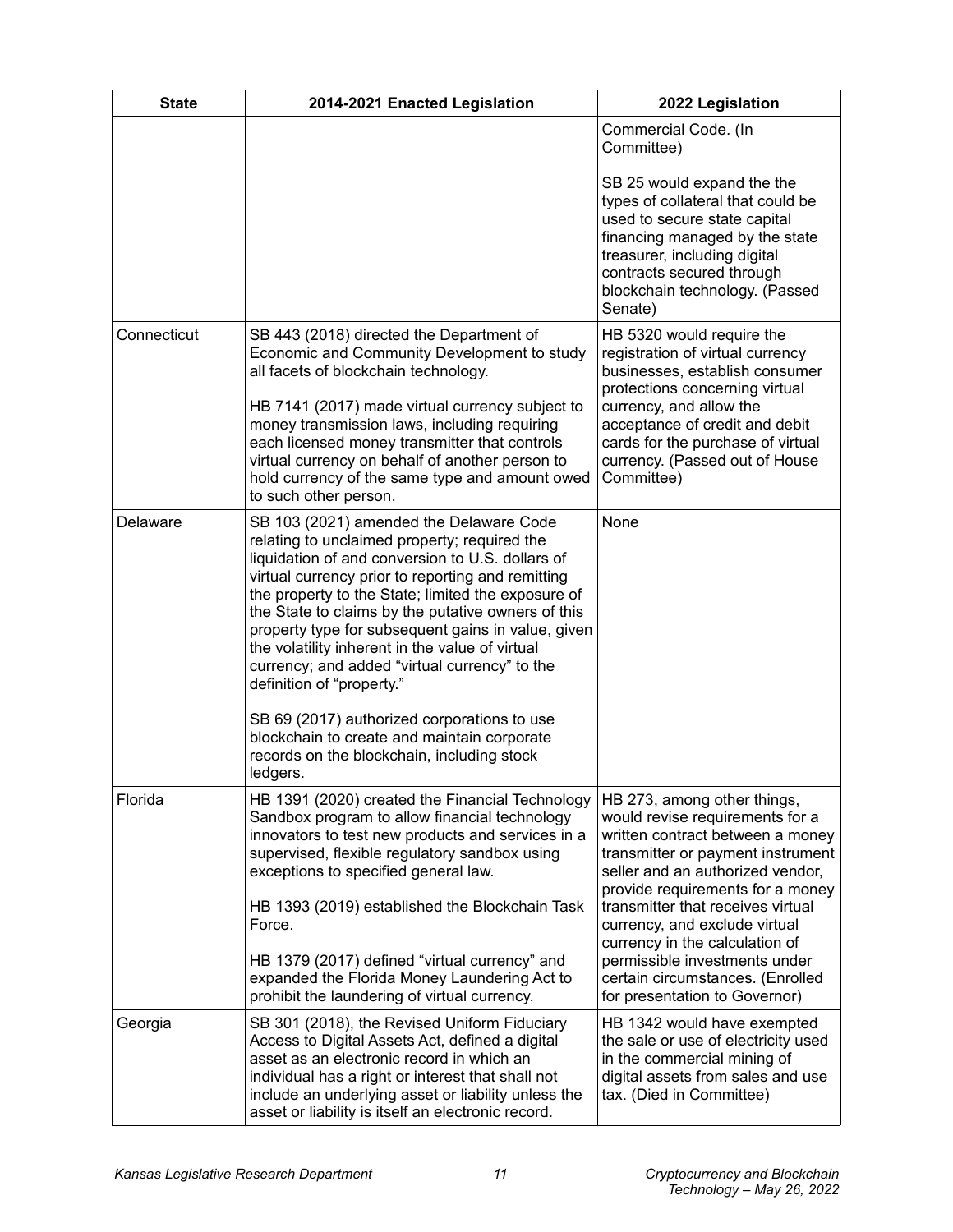| <b>State</b> | 2014-2021 Enacted Legislation                                                                                                                                                                                                                               | 2022 Legislation                                                                                                                                                                                                   |
|--------------|-------------------------------------------------------------------------------------------------------------------------------------------------------------------------------------------------------------------------------------------------------------|--------------------------------------------------------------------------------------------------------------------------------------------------------------------------------------------------------------------|
|              | HB 811 (2016) authorized the Georgia<br>Department of Banking and Finance to enact<br>rules and regulations that apply solely to persons<br>engaged in money transmission or the sale of<br>payment instruments involving virtual currency.                 |                                                                                                                                                                                                                    |
| Hawaii       | HR 94 (2021) requests the Hawaii Department of<br>Commerce and Consumer Affairs reconsider its<br>ruling on asset reserve requirements for virtual<br>currency companies and to align the state's asset<br>reserve requirements with those of other states. | HB 2018 would establish a<br>program for the licensure,<br>regulation, and oversight of digital<br>currency companies. (Passed<br>House)                                                                           |
|              |                                                                                                                                                                                                                                                             | HB 2287 would exclude the<br>electronic transfer of virtual<br>currency through virtual currency<br>and cryptocurrency companies<br>from the Money Transmitters Act.<br>(In House Committee)                       |
|              |                                                                                                                                                                                                                                                             | SB 2695 would establish the<br><b>Blockchain and Cryptocurrency</b><br>Task Force. (In Conference<br>Committee)                                                                                                    |
|              |                                                                                                                                                                                                                                                             | SB 2696 would permit any state<br>agency that would enter into a<br>virtual currency payment<br>agreement with a person or<br>virtual currency issuer to accept<br>convertible virtual currency. (In<br>Committee) |
|              |                                                                                                                                                                                                                                                             | SB 2698 would prohibit any<br>encumberance on the right to<br>own, possess, and use any<br>medium of exchange. (In<br>Committee)                                                                                   |
|              |                                                                                                                                                                                                                                                             | SB 3025 would, among other<br>things, establish a program for<br>the licensure, regulation, and<br>oversight of special purpose<br>digital currency companies.<br>(Passed Senate)                                  |
|              |                                                                                                                                                                                                                                                             | SCR 31 would request the state<br>Department of Commerce and<br>Consumer Affairs create a task<br>force to study the approval of<br>blockchain technology and<br>cryptocurrency in the state. (In<br>Committee))   |
| Idaho        | None enacted                                                                                                                                                                                                                                                | HB 583 creates the Digital Assets<br>Act, provide for the classification<br>of digital assets, and provide for<br>purchase and sale of digital                                                                     |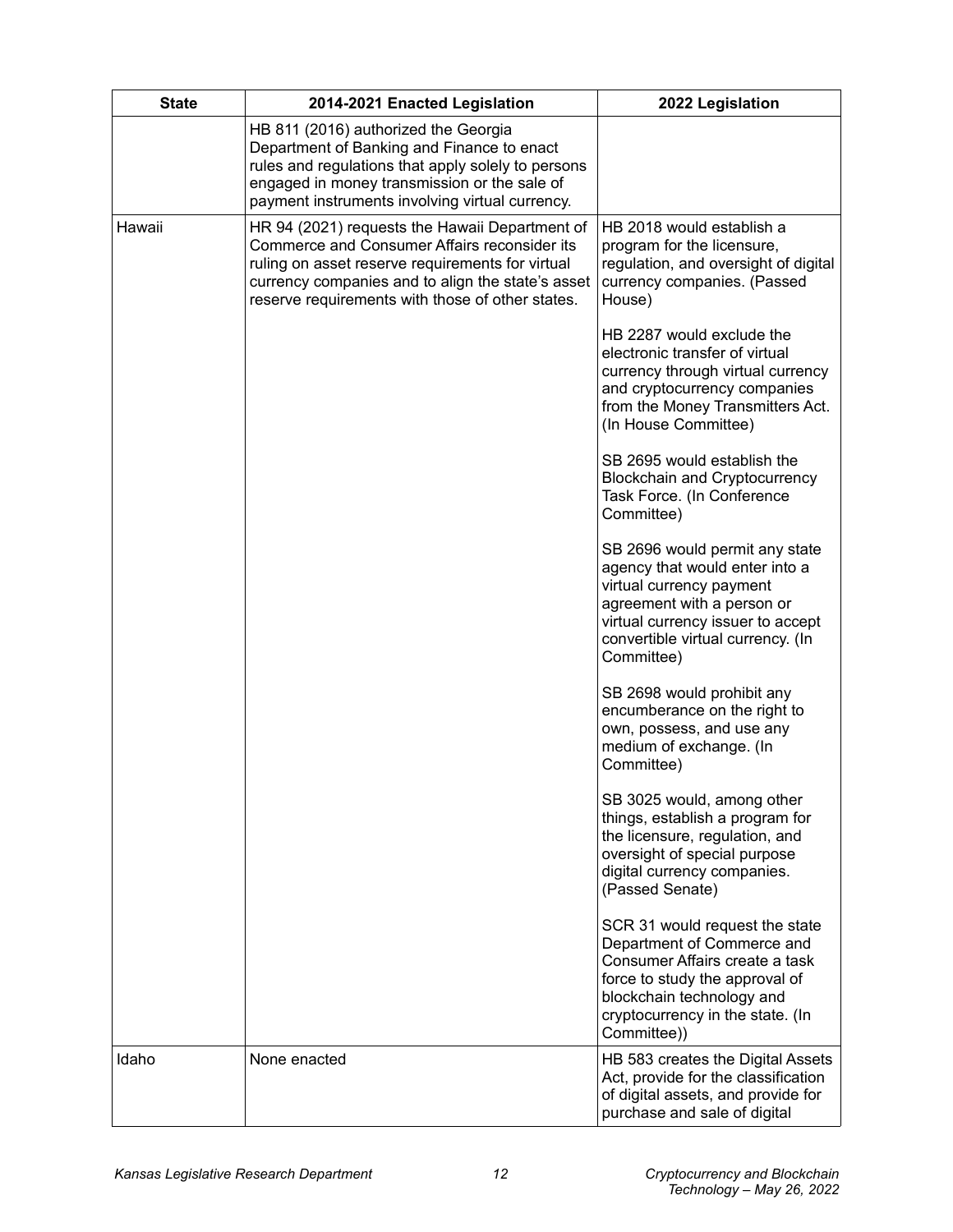| <b>State</b> | 2014-2021 Enacted Legislation                                                                                                                                                                                                                                                                                                                                                                                                                                                                                                                                                                                                                                                                                                                                                     | 2022 Legislation                                                                                                                                                                                                                                                                                                                                                                                                                                                                                                                                                                                                                                                                                                                                                                                                                                                                                                                                                                                                                                                                                                                                                                                                                                                                                          |
|--------------|-----------------------------------------------------------------------------------------------------------------------------------------------------------------------------------------------------------------------------------------------------------------------------------------------------------------------------------------------------------------------------------------------------------------------------------------------------------------------------------------------------------------------------------------------------------------------------------------------------------------------------------------------------------------------------------------------------------------------------------------------------------------------------------|-----------------------------------------------------------------------------------------------------------------------------------------------------------------------------------------------------------------------------------------------------------------------------------------------------------------------------------------------------------------------------------------------------------------------------------------------------------------------------------------------------------------------------------------------------------------------------------------------------------------------------------------------------------------------------------------------------------------------------------------------------------------------------------------------------------------------------------------------------------------------------------------------------------------------------------------------------------------------------------------------------------------------------------------------------------------------------------------------------------------------------------------------------------------------------------------------------------------------------------------------------------------------------------------------------------|
|              |                                                                                                                                                                                                                                                                                                                                                                                                                                                                                                                                                                                                                                                                                                                                                                                   | assets. (Signed by Governor)                                                                                                                                                                                                                                                                                                                                                                                                                                                                                                                                                                                                                                                                                                                                                                                                                                                                                                                                                                                                                                                                                                                                                                                                                                                                              |
| Illinois     | SB 338 (2021) amends the definition of "virtual<br>currency" and provides that virtual currency is<br>presumed abandoned if it is unclaimed by the<br>apparent owner five years after the last indication<br>of interest in the property.<br>HB 2540 (2019), or the Blockchain Business<br>Development Act, created and provided for the<br>regulation of blockchain-based limited liability<br>corporations as businesses.<br>HB 3575 (2019), the Blockchain Technology Act,<br>provided for the use of blockchain technology in<br>certain transactions and proceedings and<br>prohibited local governmental units from<br>restricting the use of blockchain technology.<br>SB 868 (2017) amended the Revised Uniform<br>Unclaimed Property Act to include virtual<br>currency. | HB 3968 would, among other<br>things, amend the Blockchain<br><b>Business Development Act to</b><br>provide that the state Department<br>of Financial and Professional<br>Regulation would have the<br>authority to adopt rules, opinions,<br>or interpretive letters regarding<br>the custody of digital assets,<br>including digital consumer assets,<br>digital securities, and virtual<br>currency. (Passed House)<br>HB 5287 would provide that the<br>state Department of Revenue<br>could adopt rules for payment by<br>cryptocurrency of any amount<br>due only when the Department is<br>not required to pay a discount fee<br>or charge to convert the<br>cryptocurrency to U.S. dollars.<br>(Passed House)<br>HB 5427 would amend the<br>Blockchain Technology Act to<br>provide that a court permit<br>discovery of electronic records if<br>the existence or ownership of a<br>digital asset secured by a<br>blockchain is factually in dispute<br>and create the Digital Asset<br>Discovery Task Force to conduct<br>a review of the court-ordered<br>discovery of digital asset<br>procedures. (In Committee)<br>SB 3643 would amend the Civil<br>Administrative Code of Illinois to,<br>among other things, define<br>"cryptocurrency" and<br>"cryptocurrency mining." (In<br>Committee)) |
| Indiana      | SB 188 (2021) defines "virtual currency: and<br>includes virtual currency in the definition of<br>"property" in the Revised Unclaimed Property Act.<br>SR 9 (2017) urged the Legislative Council to<br>assign a study committee to consider enactment<br>of the Uniform Regulation of Virtual Currency<br>Business Act or other virtual currency regulation.                                                                                                                                                                                                                                                                                                                                                                                                                      | SB 351 adds new law to the<br>Uniform Commercial Code to,<br>among other things, specify the<br>rights and interests in controllable<br>electronic records. (Signed by<br>Governor)                                                                                                                                                                                                                                                                                                                                                                                                                                                                                                                                                                                                                                                                                                                                                                                                                                                                                                                                                                                                                                                                                                                       |
| lowa         | None enacted                                                                                                                                                                                                                                                                                                                                                                                                                                                                                                                                                                                                                                                                                                                                                                      | SB 2333 would create new law in<br>the Uniform Commercial Code<br>covering commercial transactions                                                                                                                                                                                                                                                                                                                                                                                                                                                                                                                                                                                                                                                                                                                                                                                                                                                                                                                                                                                                                                                                                                                                                                                                        |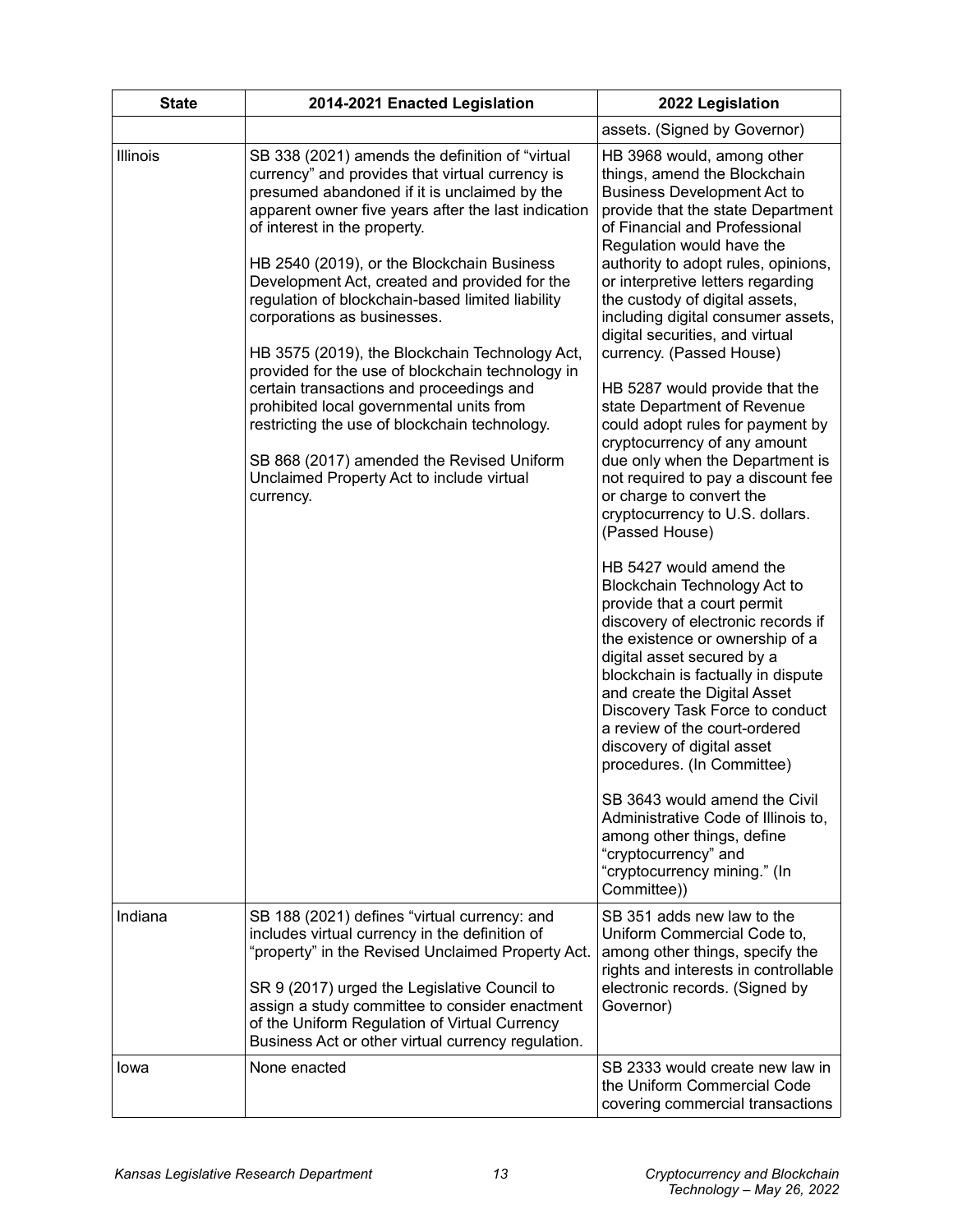| <b>State</b> | 2014-2021 Enacted Legislation                                                                                                                                                                                                            | 2022 Legislation                                                                                                                                                                                 |
|--------------|------------------------------------------------------------------------------------------------------------------------------------------------------------------------------------------------------------------------------------------|--------------------------------------------------------------------------------------------------------------------------------------------------------------------------------------------------|
|              |                                                                                                                                                                                                                                          | involving controllable electronic<br>records. (In Committee)                                                                                                                                     |
| Kansas       | None enacted                                                                                                                                                                                                                             | None                                                                                                                                                                                             |
| Kentucky     | HB 230 (2021) defines various terms relating to<br>commercial mining of cryptocurrency using<br>blockchain technology and provides sales and<br>use tax exemptions on the personal property and<br>electricity used in such mining.      | SB 17 would, among other things,<br>define and establish property<br>classifications for digital assets.<br>(In Committee)<br>SB 67 would, among other things,                                   |
|              | SB 255 (2021) renames the Energy<br>Independence Act the Incentives for Energy-<br>related Business Act and adds to the list of<br>qualifications for incentives the minimum capital<br>investment for cryptocurrency mining facilities. | establish definitions, scope,<br>purchaser rights, debtor<br>discharge obligations, control<br>requirements, and jurisdictional<br>rules relating to controllable<br>electronic records. (In     |
|              | SB 55 (2020) established a Blockchain<br>Technology Working Group that is to evaluate the<br>usefulness and applicability of blockchain<br>technology in the state's critical infrastructure.                                            | Committee)                                                                                                                                                                                       |
|              | HB 204 (2019) amended the Developmental<br>Disabilities Assistance and Bill of Rights Act to<br>provide the holder of virtual currency shall<br>liquidate and remit the proceeds.                                                        |                                                                                                                                                                                                  |
|              | HB 354 (2019) added the providing of a virtual<br>currency to the definition of "marketplace<br>facilitator" for state tax law purposes.                                                                                                 |                                                                                                                                                                                                  |
|              | HB 394 (2018) added virtual currency to the<br>definition of "property" in the Kentucky Unclaimed<br>Property Act.                                                                                                                       |                                                                                                                                                                                                  |
| Louisiana    | HR 33 (2021) commends Bitcoin for its success<br>and encourages the state and local governments<br>to consider ways that it could help them benefit<br>from the increased use of this technology.                                        | HB 170 would allow a candidate<br>to receive campaign contributions<br>in the form of cryptocurrency. (In<br>Committee)                                                                          |
|              | HB 701 (2020) defined terms related to virtual<br>currency businesses, required licensure of virtual<br>currency businesses, required security deposits<br>from applicants for licensure, and provided for<br>related matters.           | HB 741 would require the<br>Department of Revenue to accept<br>virtual currency as a form of<br>payment of taxes, licenses, fees,<br>penalties, and interest due to the<br>state. (In Committee) |
|              |                                                                                                                                                                                                                                          | HB 802 would allow banks to<br>provide custodial services relative<br>to digital access. (In Committee)                                                                                          |
| Maine        | None enacted                                                                                                                                                                                                                             | None                                                                                                                                                                                             |
| Maryland     | SB 136 (2019) authorized corporations to<br>maintain certain records on a distributed<br>electronic network or database, or a blockchain.<br>HB 1634 (2018), the Financial Consumer<br>Protection Act of 2018, directed the Maryland     | None                                                                                                                                                                                             |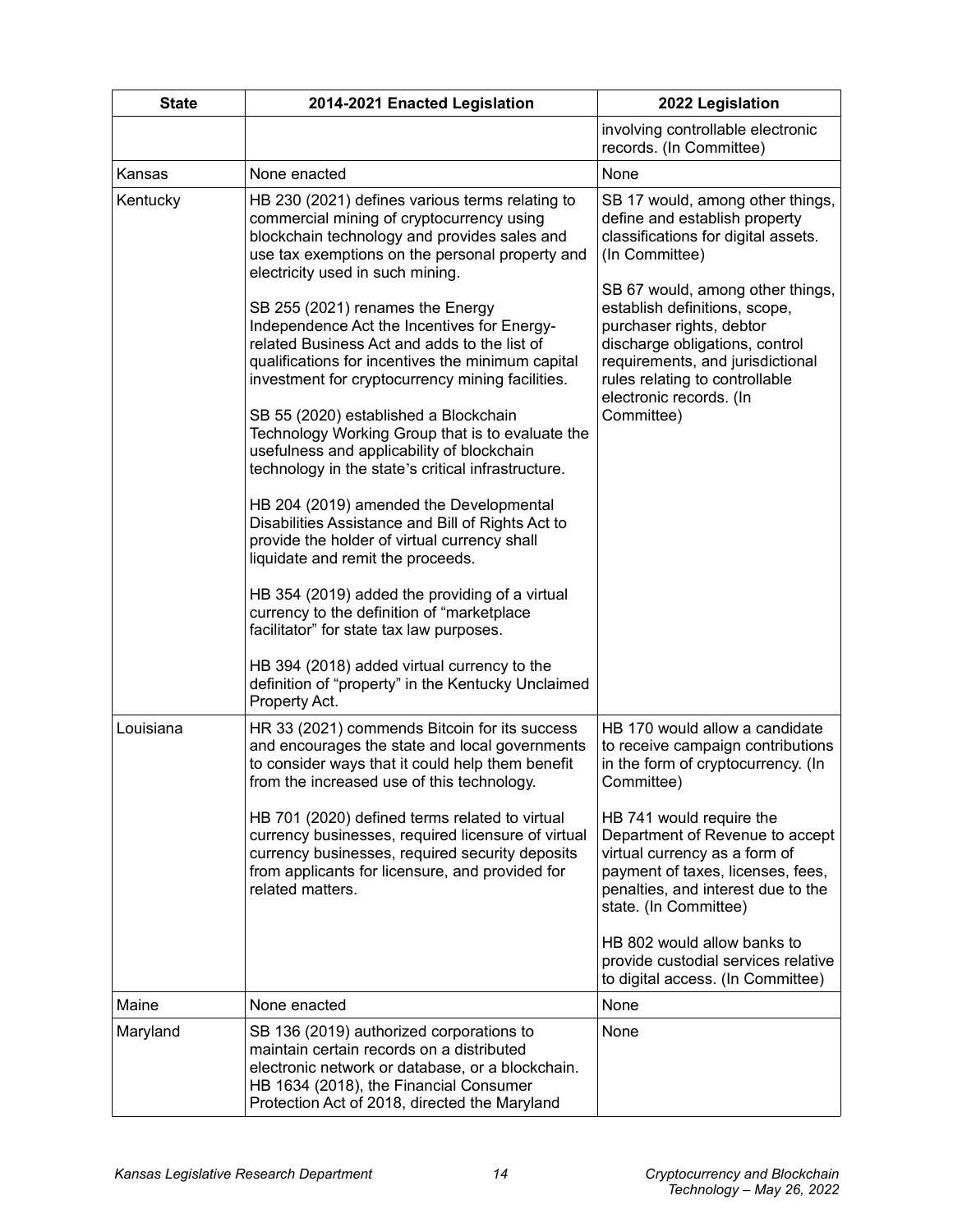| <b>State</b>  | 2014-2021 Enacted Legislation                                                                                                                                                                                                                                                                                                                                                                                                          | 2022 Legislation                                                                                                                                                                                                                                                                                                                                                                                                                                                                                                                                                                      |
|---------------|----------------------------------------------------------------------------------------------------------------------------------------------------------------------------------------------------------------------------------------------------------------------------------------------------------------------------------------------------------------------------------------------------------------------------------------|---------------------------------------------------------------------------------------------------------------------------------------------------------------------------------------------------------------------------------------------------------------------------------------------------------------------------------------------------------------------------------------------------------------------------------------------------------------------------------------------------------------------------------------------------------------------------------------|
|               | <b>Financial Consumer Protection Commission to</b><br>study, among other topics, cryptocurrencies,<br>initial coin offerings, cryptocurrency exchanges,<br>and other blockchain technologies.                                                                                                                                                                                                                                          |                                                                                                                                                                                                                                                                                                                                                                                                                                                                                                                                                                                       |
| Massachusetts | None enacted                                                                                                                                                                                                                                                                                                                                                                                                                           | HB 4513 would establish a<br>special commission on<br>blockchain and cryptocurrency.<br>(In Committee)                                                                                                                                                                                                                                                                                                                                                                                                                                                                                |
| Michigan      | HB 4103 (2019) amended the penal code to<br>modify the definition of "financial transaction<br>device" to include the use of cryptocurrency and<br>blockchain technology.<br>HB 4105 (2019) amended the penal code to<br>specify the definition of "money or other personal<br>property" includes cryptocurrency.<br>HB 4107 (2019) amended the penal code to<br>include cryptocurrency in the definition of<br>"monetary instrument." | SB 888 would establish the<br><b>Blockchain and Cryptocurrency</b><br>Commission. (In Committee)                                                                                                                                                                                                                                                                                                                                                                                                                                                                                      |
| Minnesota     | None enacted                                                                                                                                                                                                                                                                                                                                                                                                                           | SF 970 would, among other<br>things, include cryptocurrency in<br>the definition of "money" as it<br>relates to forfeiture. (In<br>Conference Committee)<br>HB 2730 would allow a<br>corporation to issue all or a<br>portion of its shares as certificate<br>tokens, or a representation of<br>shares that is stored in an<br>electronic format and is either<br>entered into a blockchain or<br>linked to or associated with the<br>certificate token.<br>S 2940 would allow for the use of<br>electronic networks and<br>databases to record stock<br>ownership and other records. |
| Mississippi   | None enacted                                                                                                                                                                                                                                                                                                                                                                                                                           | HB 1152 would have amended<br>the Money Transmitters Act to<br>provide an exemption for the<br>buying, selling, issuing, or taking<br>custody of payment instruments<br>or stored value in the form of<br>virtual currency or receiving<br>virtual currency for transmission.<br>(Died in Committee)<br>HB 1153 would have authorized<br>security interests in digital assets<br>and classified digital assets as<br>property. (Died in Committee)                                                                                                                                    |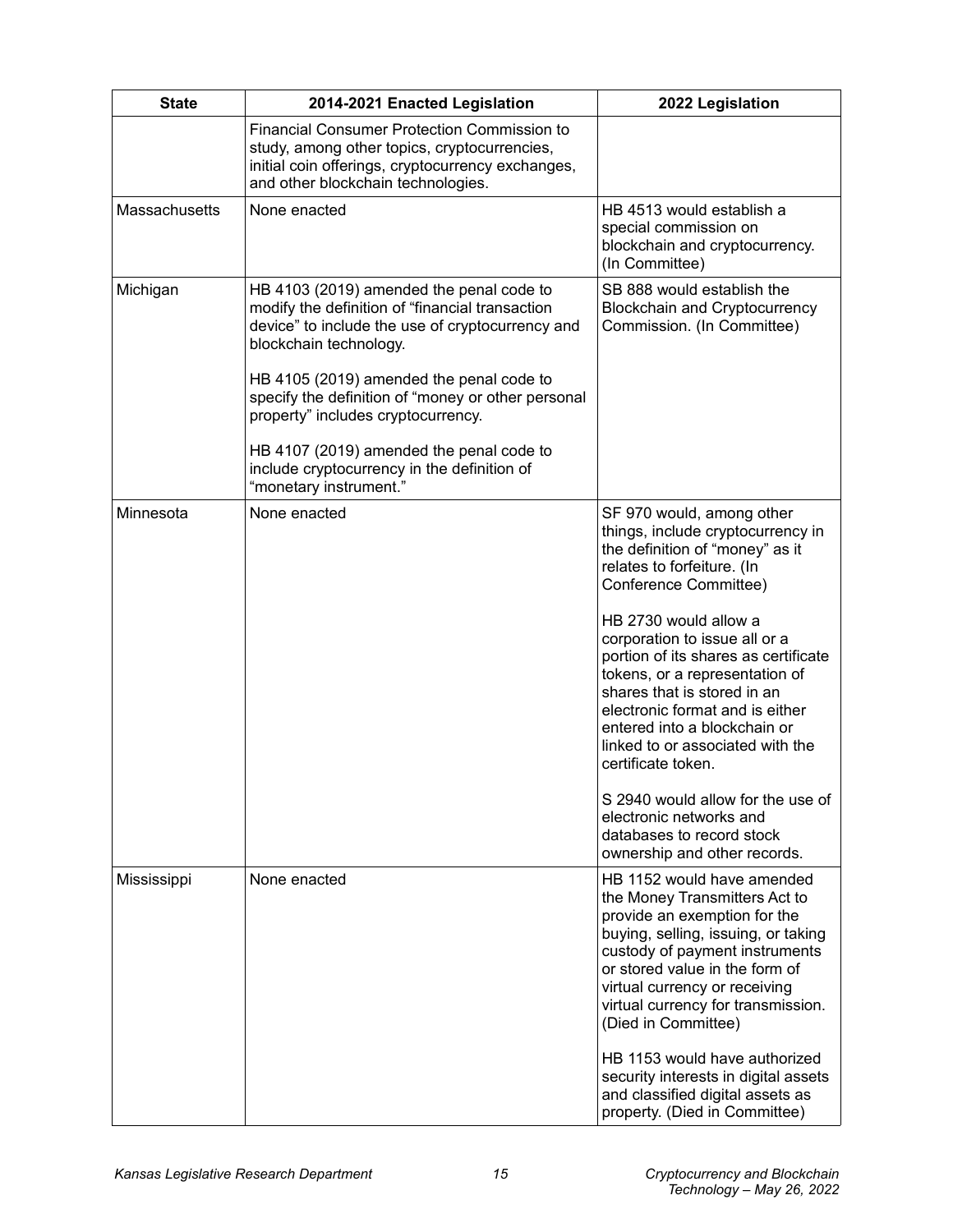| <b>State</b> | 2014-2021 Enacted Legislation                                                                                                                                                                                                                                                                                                                                                                  | 2022 Legislation                                                                                                                                                                                                                                                                                               |
|--------------|------------------------------------------------------------------------------------------------------------------------------------------------------------------------------------------------------------------------------------------------------------------------------------------------------------------------------------------------------------------------------------------------|----------------------------------------------------------------------------------------------------------------------------------------------------------------------------------------------------------------------------------------------------------------------------------------------------------------|
|              |                                                                                                                                                                                                                                                                                                                                                                                                | HB 1154 would have, among<br>other things, provided that a<br>person who developed, sells or<br>facilitates the exchange of an<br>open blockchain token is not<br>subject to certain securities and<br>money transmission laws. (Died<br>in Committee)                                                         |
|              |                                                                                                                                                                                                                                                                                                                                                                                                | SB 2632 would have created the<br>Digital Asset Act, specified that<br>digital assets are property within<br>the Uniform Commerical Code,<br>and clarified the jurisdiction of<br>state courts relating to digital<br>assets. (Died in Committee)                                                              |
|              |                                                                                                                                                                                                                                                                                                                                                                                                | SB 2633 would have, among<br>other things, created an<br>exemption for open blockchain<br>tokens from securities laws.                                                                                                                                                                                         |
| Missouri     | None enacted                                                                                                                                                                                                                                                                                                                                                                                   | HB 1472 would amend statutes<br>related to money laundering to<br>include cryptocurrency in the<br>definition of "monetary<br>instruments." (Passed House)                                                                                                                                                     |
|              |                                                                                                                                                                                                                                                                                                                                                                                                | HB 2127 would include digital<br>currencies in the definition of<br>"teller machine" in criminal law.<br>(Passed House)                                                                                                                                                                                        |
|              |                                                                                                                                                                                                                                                                                                                                                                                                | HB 2672 would exempt virtual<br>currencies from taxation. The also<br>would define several terms,<br>including "open blockchain<br>token." (In Committee)                                                                                                                                                      |
| Montana      | HB 584 (2019) revised laws relating to<br>cryptocurrency, amended exempt transactions<br>from certain securities laws, and allowed certain<br>digital transactions.                                                                                                                                                                                                                            | None                                                                                                                                                                                                                                                                                                           |
| Nebraska     | LB 649 (2021) enacted the Nebraska Financial<br>Innovation Act, which authorized digital asset<br>depositories to conduct business in Nebraska,<br>defined "blockchain," and outlined powers and<br>rights of control over electronic records.<br>LB 284 (2019) added the providing of virtual<br>currency to the definition of "marketplace<br>facilitator" for state sales tax law purposes. | LB 648, the Transactions in<br>Digital Access Act, would define<br>terms related to digital assets;<br>classify such asset types,<br>including virtual currency; and<br>outline rights of control as they<br>relate to smart contracts and<br>private keys. (In Committee)<br>LB 993 would limit digital asset |
|              |                                                                                                                                                                                                                                                                                                                                                                                                | and cryptocurrency custody<br>services. (In Committee)                                                                                                                                                                                                                                                         |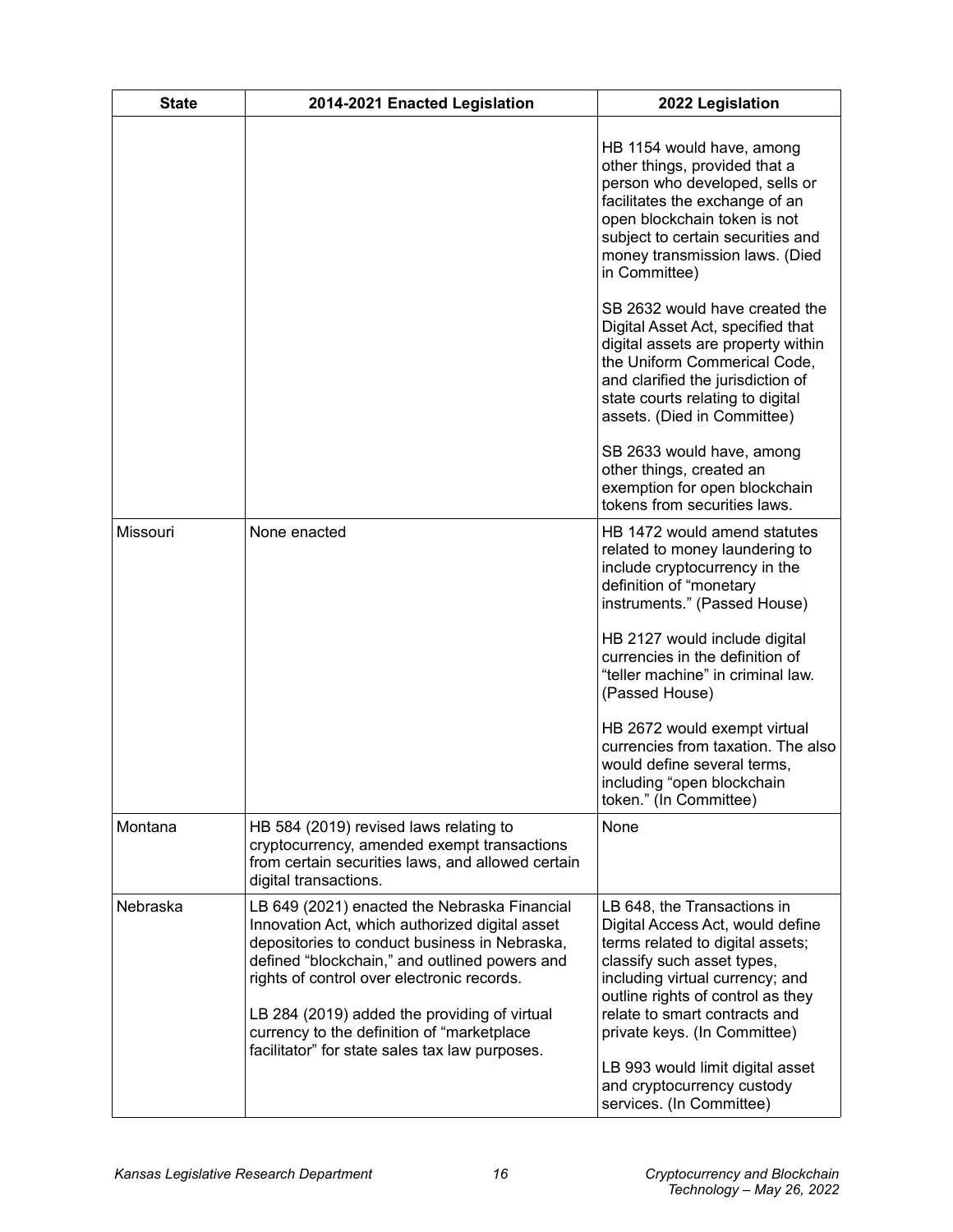| <b>State</b>  | 2014-2021 Enacted Legislation                                                                                                                                              | 2022 Legislation                                                                                                                                                                                                                                              |
|---------------|----------------------------------------------------------------------------------------------------------------------------------------------------------------------------|---------------------------------------------------------------------------------------------------------------------------------------------------------------------------------------------------------------------------------------------------------------|
| Nevada        | SB 71 (2021) revised provisions governing<br>unclaimed property and defined "virtual currency"<br>for these purposes.                                                      | None                                                                                                                                                                                                                                                          |
|               | AB 15 (2019) revised provisions governing crimes<br>related to certain financial transactions by adding<br>virtual currency to the definition of "monetary<br>instrument." |                                                                                                                                                                                                                                                               |
|               | AB 445 (2019) adds the providing of virtual<br>currency to the definition of "marketplace<br>facilitator" for state tax purposes.                                          |                                                                                                                                                                                                                                                               |
|               | SB 44 (2019) revised provisions of the Uniform<br>Unclaimed Property Act to include virtual<br>currency.                                                                   |                                                                                                                                                                                                                                                               |
|               | SB 164 (2019) defined virtual currencies as<br>"intangible personal property" and exempted<br>them from taxation.                                                          |                                                                                                                                                                                                                                                               |
| New Hampshire | HB 436 (2017) exempted persons using virtual<br>currency from being licensed as money<br>transmitters.                                                                     | HB 1502 would specify that digital<br>assets are property within the<br>Uniform Commercial Code,<br>authorize security interests in<br>digital assets, and allow banks to<br>provide custodial services for<br>digital asset property. (In<br>Committee)      |
|               |                                                                                                                                                                            | HB 1503 would exempt the<br>developer, seller, or facilitator of<br>the exchange of an open<br>blockchain token from certain<br>securities laws. (Passed House)                                                                                               |
| New Jersey    | SB 2527 (2016) authorized estate executors to<br>manage digital assets, including virtual<br>currencies.                                                                   | AB 385 would require the state<br>Department of the Treasury to<br>review and approve a digital<br>payment platform.                                                                                                                                          |
|               |                                                                                                                                                                            | AB 1975 would enact the Virtual<br><b>Currency and Blockchain</b><br>Regulation Act, which would,<br>among other things add the<br>definition of "virtual currency" to<br>several locations in statute<br>relating to investments and debt.<br>(In Committee) |
|               |                                                                                                                                                                            | AB 2371 would enact the Digital<br>Asset and Blockchain Technology<br>Act, which would, among other<br>things, regulate digital asset<br>business activity. (In Committee)<br>AB 3287 would prohibit public                                                   |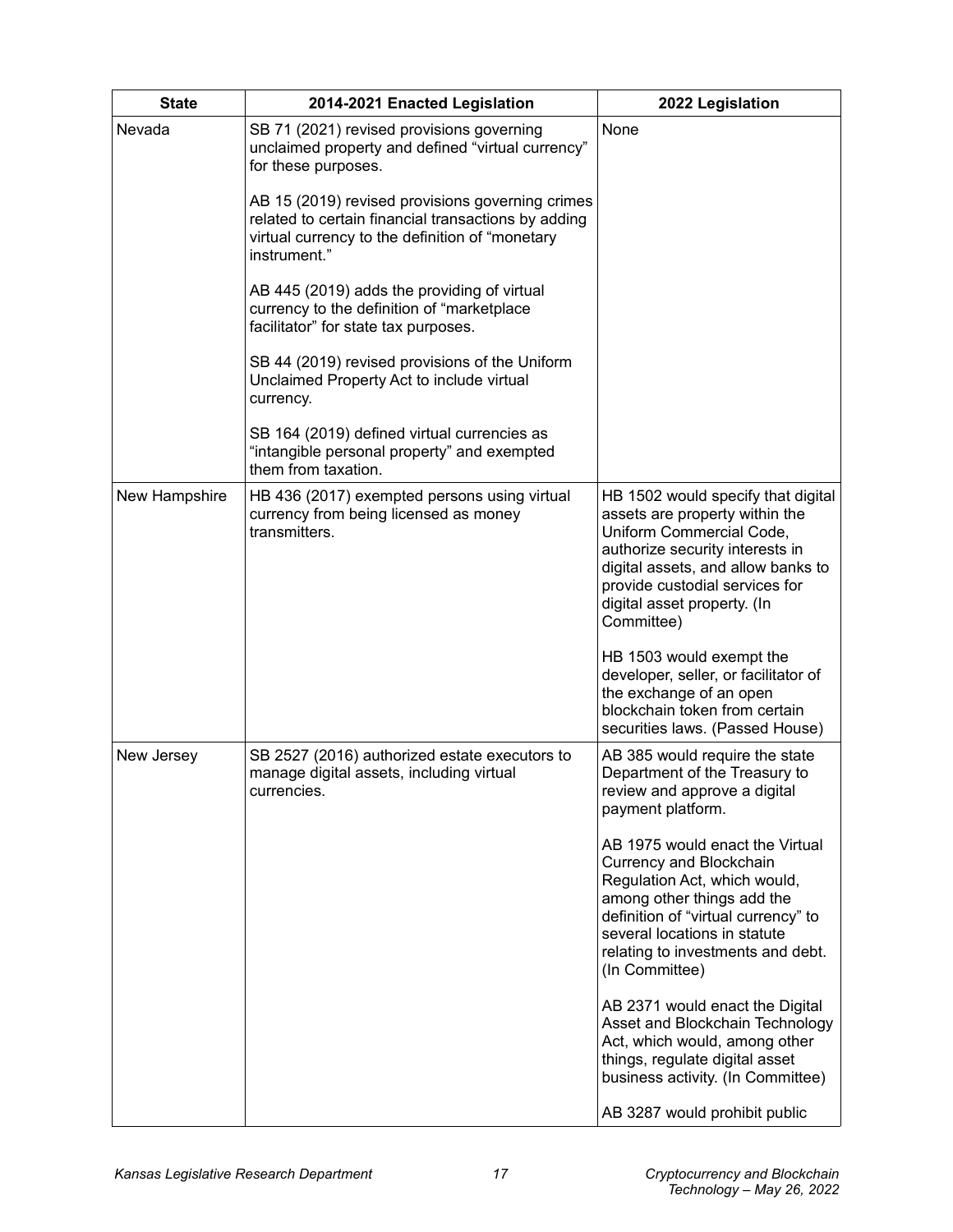| <b>State</b>      | 2014-2021 Enacted Legislation                                                       | 2022 Legislation                                                                                                                                                                                                                                                     |
|-------------------|-------------------------------------------------------------------------------------|----------------------------------------------------------------------------------------------------------------------------------------------------------------------------------------------------------------------------------------------------------------------|
|                   |                                                                                     | officials from accepting virtual<br>currency and non-fungible tokens<br>as gifts. (In Committee)                                                                                                                                                                     |
| <b>New Mexico</b> | None enacted                                                                        | None                                                                                                                                                                                                                                                                 |
| New York          | SB 7508 (2020), among other things, established<br>the Digital Currency Task Force. | AB 3336 would create a<br>regulatory sandbox program to<br>test financial technology products<br>or services, including<br>cryptocurrencies. (In committee)                                                                                                          |
|                   |                                                                                     | AB 3747 would establish a task<br>force to study the potential<br>designation of economic<br>empowerment zones for the<br>mining of cryptocurrencies in the<br>state of New York. (In committee)                                                                     |
|                   |                                                                                     | AB 3860 would establish a task<br>force to study the impact of a<br>state-issued cryptocurrency on<br>the state of New York. (In<br>committee)                                                                                                                       |
|                   |                                                                                     | AB 3906 would establish that<br>state agencies are allowed to<br>accept cryptocurrencies such as<br>Bitcoin, Ethereum, Litecoin, and<br>Bitcoin cash as payment. (In<br>committee)                                                                                   |
|                   |                                                                                     | AB 7389 would establish a<br>moratorium on the operation of<br>cryptocurrency mining centers<br>and provide that authorization of<br>such facilities requires a full<br>environmental impact statement<br>review. (In committee)                                     |
|                   |                                                                                     | AB 5044 would create the Digital<br>Currency Task Force to provide<br>the Governor and Legislature with<br>information on the potential<br>effects of the widespread<br>implementation of digital<br>currencies on financial markets in<br>the state. (In committee) |
|                   |                                                                                     | AB 6584 would direct the New<br>York State Energy Research and<br>Development Authority to conduct<br>a study on powering<br>cryptocurrency mining facilities<br>with renewable energy. (In<br>committee)                                                            |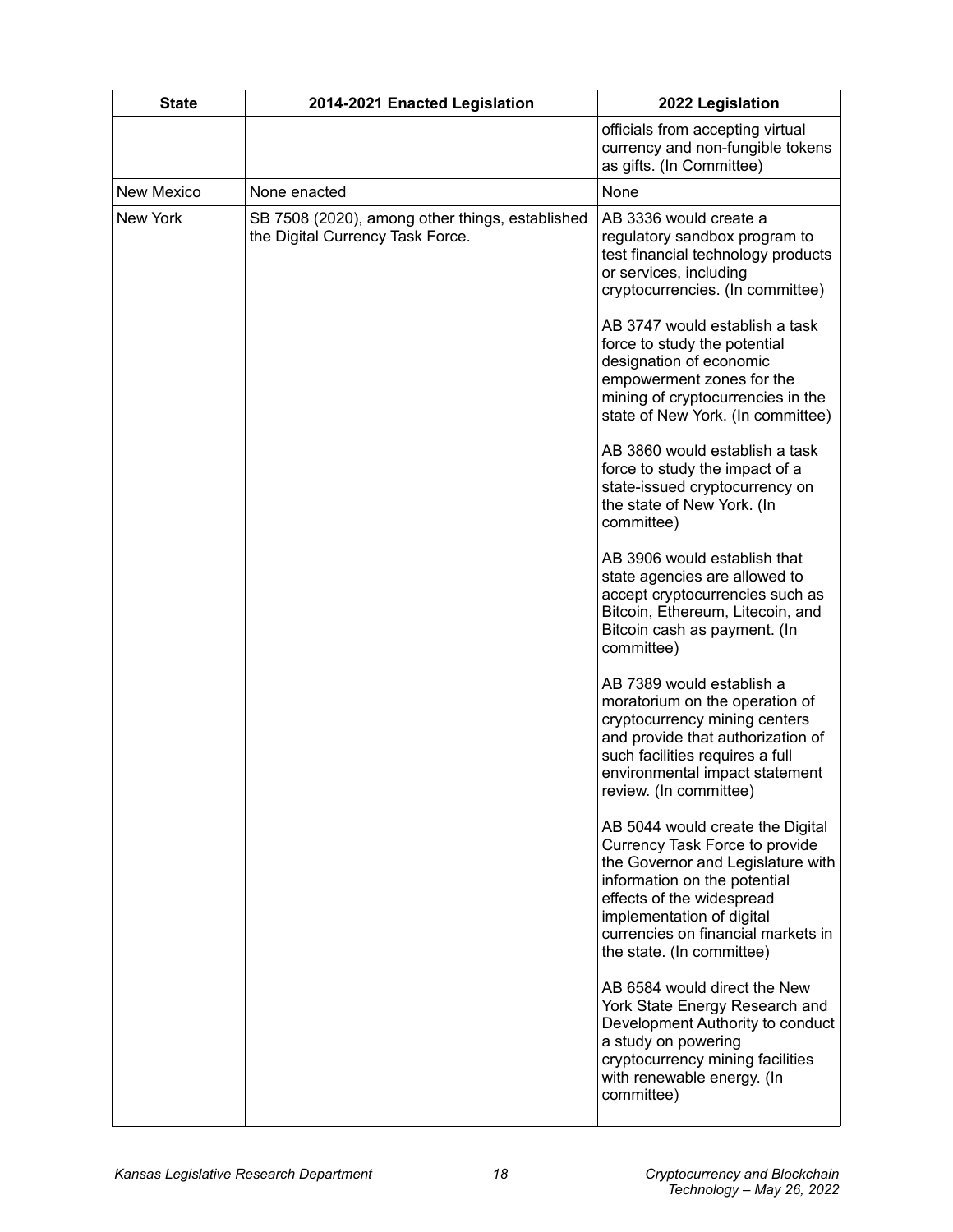| <b>State</b>   | 2014-2021 Enacted Legislation                                                                                                                                                                                                              | 2022 Legislation                                                                                                                                                                                                                                                                                                                                                    |
|----------------|--------------------------------------------------------------------------------------------------------------------------------------------------------------------------------------------------------------------------------------------|---------------------------------------------------------------------------------------------------------------------------------------------------------------------------------------------------------------------------------------------------------------------------------------------------------------------------------------------------------------------|
|                |                                                                                                                                                                                                                                            | AB 7742 would, among other<br>things, include unclaimed virtual<br>currency as abandoned property.<br>(In Committee)                                                                                                                                                                                                                                                |
|                |                                                                                                                                                                                                                                            | AB 8598 would prohibit the<br>investment of certain public funds<br>with companies conducting a<br>cryptocurrency business activity.<br>(In Committee)                                                                                                                                                                                                              |
|                |                                                                                                                                                                                                                                            | AB 8820 would establish the<br>offenses of virtual token fraud and<br>others. (In Committee)                                                                                                                                                                                                                                                                        |
|                |                                                                                                                                                                                                                                            | SB 8009 includes in the definition<br>of "financial institution" any virtual<br>currency business licensed by the<br>superintendent of financial<br>services. (Signed by Governor)                                                                                                                                                                                  |
|                |                                                                                                                                                                                                                                            | AB 9028 would require certain<br>disclosures in advertisements<br>involving virtual tokens. (In<br>Committee)                                                                                                                                                                                                                                                       |
|                |                                                                                                                                                                                                                                            | AB 9275 would establish the New<br>York State Cryptocurrency and<br>Blockchain Study Task Force to<br>provide the governor and the<br>legislature with information on the<br>effects of the widespread use of<br>cryptocurrencies and other forms<br>of digital currencies and their<br>ancillary systems, including<br>blockchain technology. (Passed<br>Assembly) |
| North Carolina | HB 229 (2017) defined virtual currency traders as<br>money transmitters and required each obtain a<br>money transmitter license.                                                                                                           | HB 631 would authorize and<br>regulate sports wagering and<br>include cryptocurrency in the<br>definition of "cash equivalent."<br>(Passed Senate)                                                                                                                                                                                                                  |
| North Dakota   | SB 2021 (2021) directed Legislative Management<br>to consider studying the feasibility and desirability<br>of regulating special purpose depository<br>institutions and other entities engaged in virtual<br>currency business activities. |                                                                                                                                                                                                                                                                                                                                                                     |
|                | SB 2048 (2021) amended the Revised Uniform<br>Unclaimed Property Act to include virtual<br>currency.                                                                                                                                       |                                                                                                                                                                                                                                                                                                                                                                     |
|                | HB 1048 (2019) directed Legislative Management<br>to research and develop the use of distributed<br>ledger-enabled platform technologies, such as                                                                                          |                                                                                                                                                                                                                                                                                                                                                                     |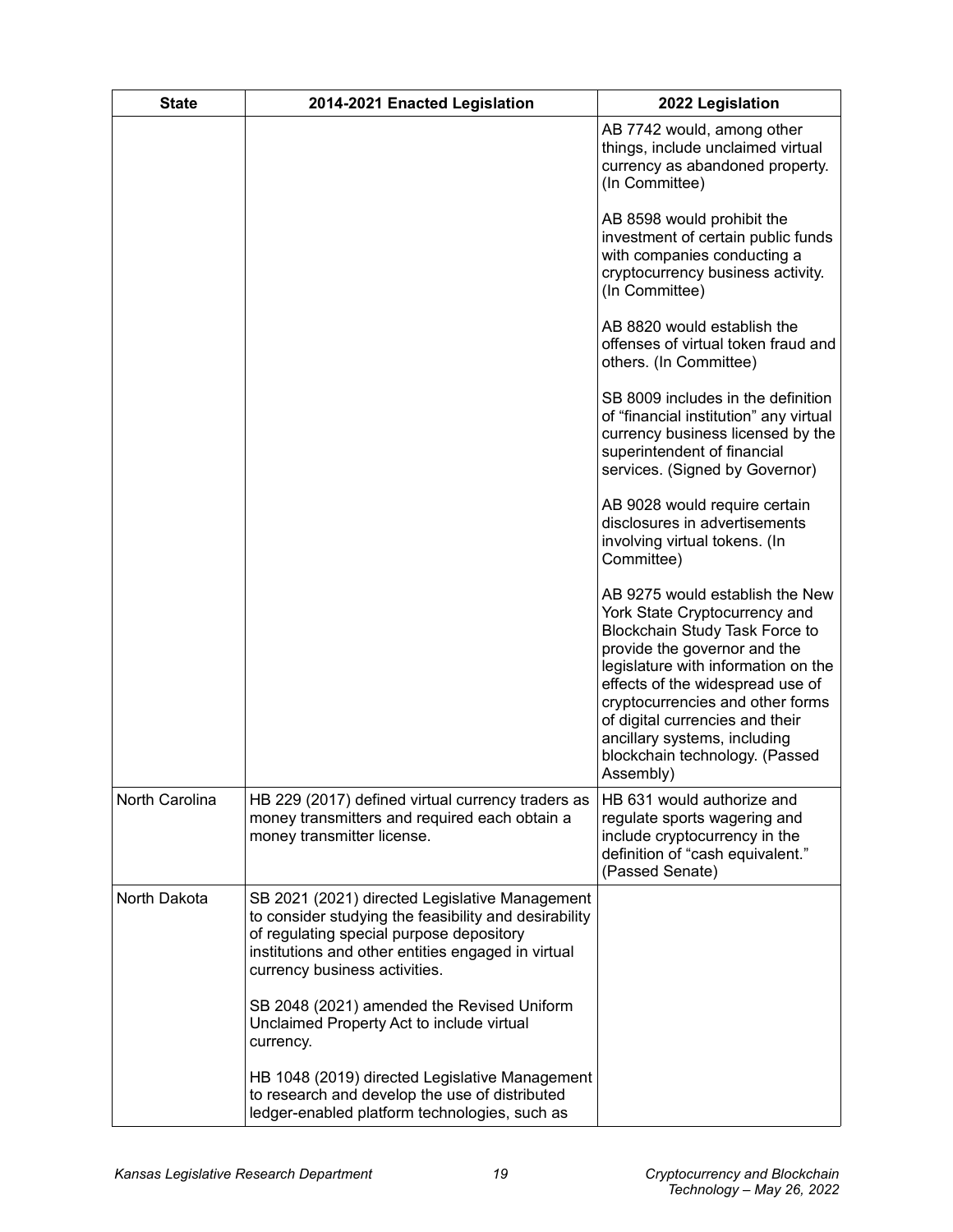| <b>State</b> | 2014-2021 Enacted Legislation                                                                                                                                                                                         | 2022 Legislation                                                                                                                                                                                                                                                                                                                                                                                                                                                                                                                                                                                                                                                                                                                                                                                                                                                                                                                                                                                                                                                   |
|--------------|-----------------------------------------------------------------------------------------------------------------------------------------------------------------------------------------------------------------------|--------------------------------------------------------------------------------------------------------------------------------------------------------------------------------------------------------------------------------------------------------------------------------------------------------------------------------------------------------------------------------------------------------------------------------------------------------------------------------------------------------------------------------------------------------------------------------------------------------------------------------------------------------------------------------------------------------------------------------------------------------------------------------------------------------------------------------------------------------------------------------------------------------------------------------------------------------------------------------------------------------------------------------------------------------------------|
|              | blockchains, for computer-controlled programs,<br>data transfer and storage, and program regulation<br>to protect against falsification, improve internal<br>data security, and identify external hacking<br>threats. |                                                                                                                                                                                                                                                                                                                                                                                                                                                                                                                                                                                                                                                                                                                                                                                                                                                                                                                                                                                                                                                                    |
| Ohio         | None enacted                                                                                                                                                                                                          | HB 348 would include virtual<br>currency in law related to<br>unclaimed funds. (Passed House)<br>HB 585 would amend the Uniform<br>Commercial Code to address the<br>classification of and perfection of<br>security interests in digital assets<br>and to allow banks to provide<br>custodial services of digital<br>assets. (In Committee)                                                                                                                                                                                                                                                                                                                                                                                                                                                                                                                                                                                                                                                                                                                       |
| Oklahoma     | None enacted                                                                                                                                                                                                          | HB 3279 would, among other<br>things, create the Distributed<br>Ledger Technology Assets<br>Offering Act, authorize the State<br>to develop and use distributed<br>ledger technologies, provide<br>requirements for digital and smart<br>contracts, and prescribe<br>procedure for payment. (Passed<br>House)<br>HB 4046 would add the<br>commercial mining of<br>cryptocurrency to the definition of<br>"manufacturing facilities" in<br>statute. (In Committee)<br>SB 590 would create the<br><b>Commercial Digital Asset Mining</b><br>Act, define certain terms, provide<br>sales tax exemptions for the sale<br>of certain equipment and<br>machinery related to digital asset<br>mining, and state the intent of the<br>Legislature to provide incentives<br>to attract investments and jobs in<br>innovative technological<br>industries such as blockchain<br>technology. (In Senate)<br>SB 1425 would include<br>cryptocurrency and non-fungible<br>tokens in the definition of<br>"security" in the Uniform<br>Securities Act of 2004. (In<br>Committee) |
| Oregon       | HB 2488 (2019) prohibited the State from<br>accepting payments using cryptocurrency and                                                                                                                               |                                                                                                                                                                                                                                                                                                                                                                                                                                                                                                                                                                                                                                                                                                                                                                                                                                                                                                                                                                                                                                                                    |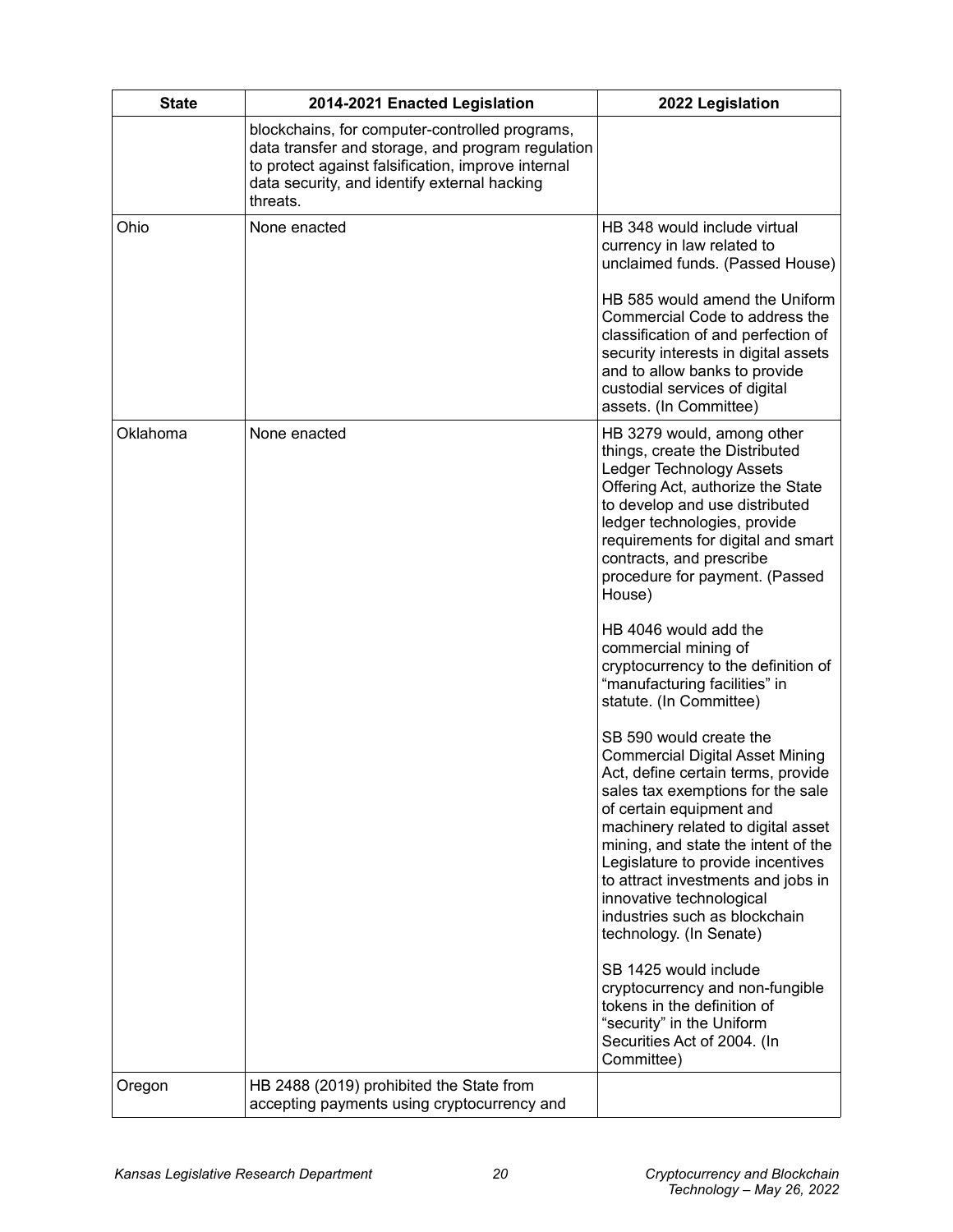| <b>State</b>   | 2014-2021 Enacted Legislation                                                                                                                                                                | 2022 Legislation                                                                                                                                                                                                                                                                                                                                                                                                                                                                                                                                                                                 |
|----------------|----------------------------------------------------------------------------------------------------------------------------------------------------------------------------------------------|--------------------------------------------------------------------------------------------------------------------------------------------------------------------------------------------------------------------------------------------------------------------------------------------------------------------------------------------------------------------------------------------------------------------------------------------------------------------------------------------------------------------------------------------------------------------------------------------------|
|                | candidates for public office from accepting<br>campaign contributions using cryptocurrency.                                                                                                  |                                                                                                                                                                                                                                                                                                                                                                                                                                                                                                                                                                                                  |
| Pennsylvania   | None enacted                                                                                                                                                                                 | HB 1724 would establish a task<br>force on digital currency and the<br>impact on widespread use of<br>cryptocurrency and other forms of<br>digital currencies. (In Committee)                                                                                                                                                                                                                                                                                                                                                                                                                    |
|                |                                                                                                                                                                                              | SB 1053 would require the<br>establishment of a system for the<br>payment of tolls or charges by an<br>operator of a vehicle using<br>alternative electronic payment<br>options. (In Senate)                                                                                                                                                                                                                                                                                                                                                                                                     |
| Rhode Island   | HB 5847 (2019) added virtual currency to the<br>existing electronic money transmission and sale<br>of check licenses for regulation purposes.                                                | HB 5425 would establish the<br>Rhode Island Economic Growth<br>Blockchain Act, which would offer<br>a regulatory technology sandbox<br>for "technology innovators" to test<br>new products and services. (In<br>committee)                                                                                                                                                                                                                                                                                                                                                                       |
| South Carolina | None enacted                                                                                                                                                                                 | HB 3495, among other things,<br>would enact the South Carolina<br><b>Blockchain Industry</b><br>Empowerment Act; provide that a<br>person who develops, sells, or<br>facilitates the exchange of an<br>open blockchain token is not<br>subject to specified securities and<br>money transmission laws; and<br>specify that digital assets are<br>property within the Uniform<br>Commercial Code. (In committee)<br>HB 3529 would, among other<br>things, provide that candidates<br>and committees may accept<br>digital currency as contributions.<br>(In committee)<br>HB 3849 would enact the |
|                |                                                                                                                                                                                              | <b>Revised Uniform Unclaimed</b><br>Property Act and include virtual<br>currency in the definition of<br>"property." (In committee)                                                                                                                                                                                                                                                                                                                                                                                                                                                              |
| South Dakota   | HB 1196 (2019) amended the State's electronic<br>transactions statute to add the definition of<br>"blockchain technology" and amend other<br>definitions to include "blockchain technology." | SB 47 revises certain provisions<br>regarding money transmission<br>and requires a licensee<br>transmitting virtual currencies to<br>hold like-kind virtual currencies of<br>the same volume as that held by<br>the licensee in lieu of the<br>permissible investments<br>otherwise required. (Signed by                                                                                                                                                                                                                                                                                         |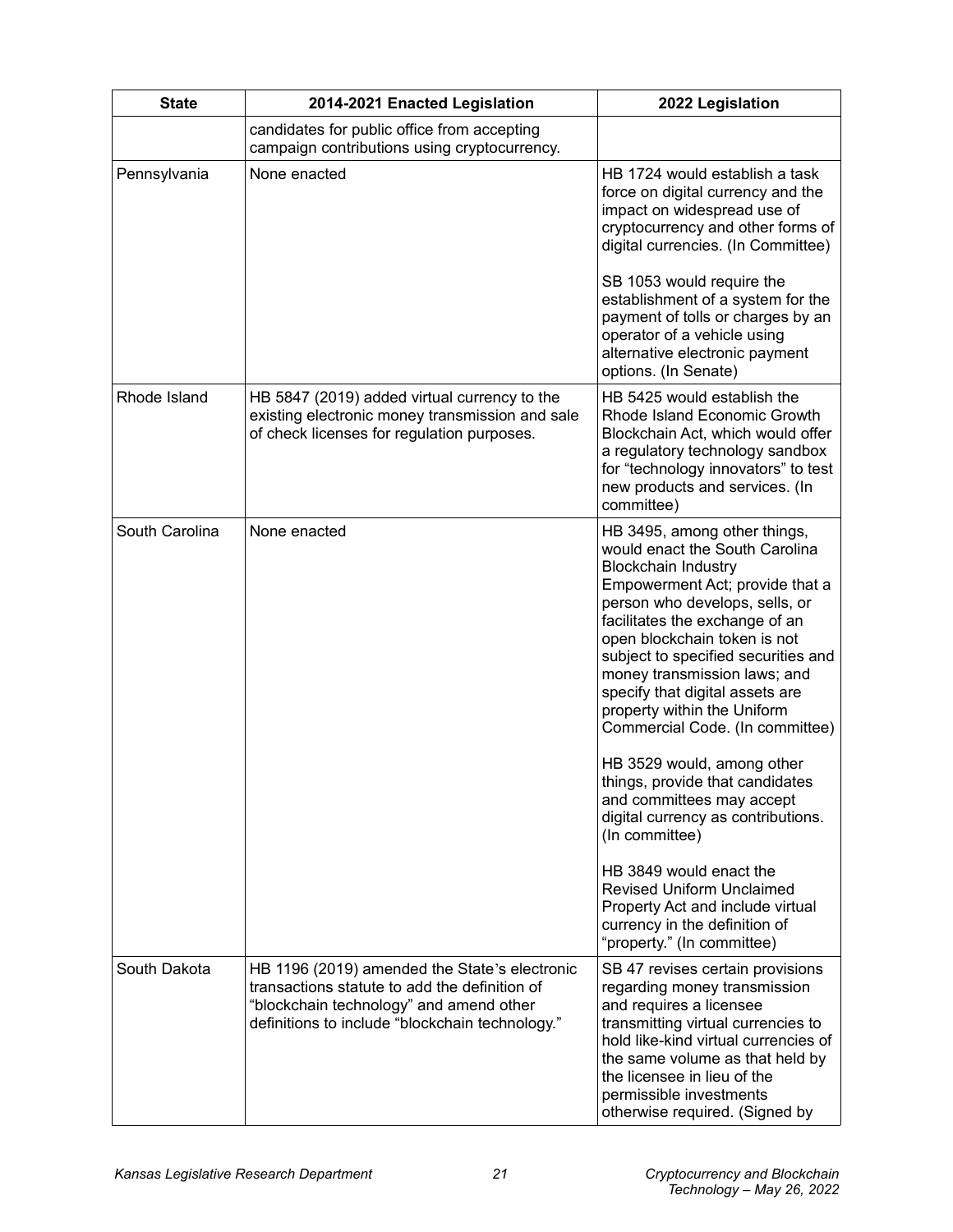| <b>State</b> | 2014-2021 Enacted Legislation                                                                                                                                                                                                                                                          | 2022 Legislation                                                                                                                                                                                                                  |
|--------------|----------------------------------------------------------------------------------------------------------------------------------------------------------------------------------------------------------------------------------------------------------------------------------------|-----------------------------------------------------------------------------------------------------------------------------------------------------------------------------------------------------------------------------------|
|              |                                                                                                                                                                                                                                                                                        | Governor)                                                                                                                                                                                                                         |
| Tennessee    | HB 420 (2017) included virtual currency in the<br>Uniform Unclaimed Property Act.                                                                                                                                                                                                      | SB 2855 would establish the<br><b>Blockchain and Cryptocurrency</b><br>Study Committee. (In Committee)                                                                                                                            |
|              | SB 1662 (2018) recognized the legal authority to<br>use distributed ledger technology and smart<br>contracts in conducting electronic transactions.                                                                                                                                    | HB 2644 would authorize a<br>county, municipality, or the state<br>to invest in cryptocurrency,<br>blockchains, and non-fungible<br>tokens. (In Committee)                                                                        |
|              | SB 2508 (2018) prohibited trustees of any defined<br>contribution plan or related investment vehicle<br>established as a health benefit by the state<br>insurance company from investing in any<br>cryptocurrency.                                                                     |                                                                                                                                                                                                                                   |
| Texas        | HB 4474 (2021) amended law relating to the<br>control of virtual currency and the rights of<br>purchasers who obtain control of virtual currency<br>for the purposes of the Uniform Commercial<br>Code.                                                                                |                                                                                                                                                                                                                                   |
|              | SB 207 (2019) amended the Penal Code to<br>include a digital currency in the definition of<br>"funds" for the purpose of money laundering.                                                                                                                                             |                                                                                                                                                                                                                                   |
| Utah         | SB 175 (2017) included virtual currency in the<br>Unclaimed Property Act.                                                                                                                                                                                                              | HB 335 would create the<br>Blockchain and Digital Innovation<br>Task Force. (Sent to Governor)                                                                                                                                    |
|              | SB 213 (2019), the Blockchain Technology Act,<br>defined and clarified terms related to blockchain<br>technology and exempted a person who<br>facilitates the creation, exchange, or sale of<br>certain blockchain technology-related products<br>from the Utah Money Transmitter Act. | HB 456 would require the<br>Division of Finance to contract<br>with a third party to accept<br>payments to participating<br>government agencies and<br>political subdivision in the form of<br>digital assets. (Sent to Governor) |
|              |                                                                                                                                                                                                                                                                                        | SB 182 would establish a<br>framework for the regulation of<br>digital assets. (Sent to Governor)                                                                                                                                 |
| Vermont      | HB 550 (2019) added virtual currency to the<br>definition of "property" in the Vermont Revised<br>Uniform Unclaimed Property Act.                                                                                                                                                      | HB 515 would amend law<br>governing banking, securities,<br>and insurance to provide that a<br>licensee register each remote                                                                                                      |
|              | SB 154 (2019) added the definition of "virtual<br>currency" to statutory provisions governing<br>financing and related services and licensees<br>regulated by the Department of Financial<br>Regulation.                                                                               | access unit where a consumer<br>may access money transmission<br>services, including buying or<br>selling cryptocurrency. (Passed<br>House)                                                                                       |
|              | SB 269 (2018) enabled the creation of<br>blockchain-based limited liability companies and<br>directed an agency to study expanding the use<br>and promotion of blockchain technology.                                                                                                  |                                                                                                                                                                                                                                   |
|              | HB 182 (2017) added virtual currency to the list of<br>investments subject to certain money transmitter                                                                                                                                                                                |                                                                                                                                                                                                                                   |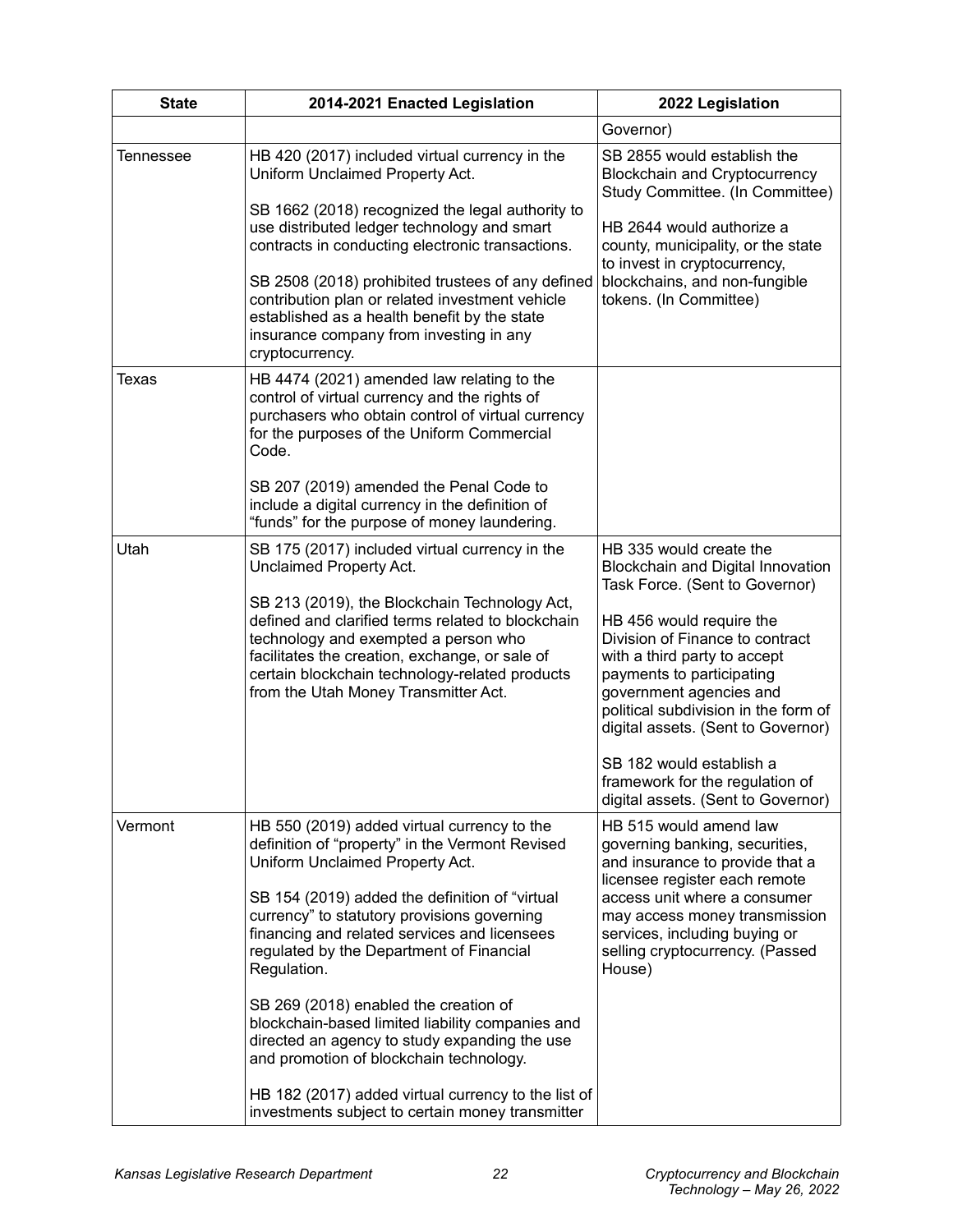| <b>State</b>  | 2014-2021 Enacted Legislation                                                                                                                                                                                                                                                                                                                                                                                                                                                                                                                                                                                                                                                                                                                                                                                                                                                                                                                                                                                                                                                                                                  | 2022 Legislation                                                                                                                                                                                                                    |
|---------------|--------------------------------------------------------------------------------------------------------------------------------------------------------------------------------------------------------------------------------------------------------------------------------------------------------------------------------------------------------------------------------------------------------------------------------------------------------------------------------------------------------------------------------------------------------------------------------------------------------------------------------------------------------------------------------------------------------------------------------------------------------------------------------------------------------------------------------------------------------------------------------------------------------------------------------------------------------------------------------------------------------------------------------------------------------------------------------------------------------------------------------|-------------------------------------------------------------------------------------------------------------------------------------------------------------------------------------------------------------------------------------|
|               | regulations.                                                                                                                                                                                                                                                                                                                                                                                                                                                                                                                                                                                                                                                                                                                                                                                                                                                                                                                                                                                                                                                                                                                   |                                                                                                                                                                                                                                     |
| Virginia      | None enacted                                                                                                                                                                                                                                                                                                                                                                                                                                                                                                                                                                                                                                                                                                                                                                                                                                                                                                                                                                                                                                                                                                                   | HB 263 would permit banks in the<br>Commonwealth to provide virtual<br>currency custody services so long<br>as the bank has adequate<br>protocols in place to effectively<br>manage the associated risks.<br>(Passed both chambers) |
| Washington    | SB 5031 (2017) included virtual currency in<br>money transmitter regulations.                                                                                                                                                                                                                                                                                                                                                                                                                                                                                                                                                                                                                                                                                                                                                                                                                                                                                                                                                                                                                                                  | SB 5531 would revise the<br>Uniform Unclaimed Property Act<br>to include virtual currency.<br>(Signed by Governor)                                                                                                                  |
| West Virginia | None enacted                                                                                                                                                                                                                                                                                                                                                                                                                                                                                                                                                                                                                                                                                                                                                                                                                                                                                                                                                                                                                                                                                                                   | HB 4511 would amend the<br>Unclaimed Property Act to include<br>virtual currencies. (Signed by<br>Governor)                                                                                                                         |
| Wisconsin     | None enacted.                                                                                                                                                                                                                                                                                                                                                                                                                                                                                                                                                                                                                                                                                                                                                                                                                                                                                                                                                                                                                                                                                                                  | None                                                                                                                                                                                                                                |
| Wyoming       | HB 1 (2021) created the University of Wyoming<br>Cryptocurrency Staking Program to operate and<br>maintain nodes and staking pools for not less<br>than three publicly tradable cryptocurrencies.<br>HB 43 (2021) amended the definition of "digital<br>asset," amended provisions relating to the nature<br>of digital assets under commercial law, specified<br>the application of commercial law to specific<br>types of digital assets, and established that<br>certain digital asset provisions are consumer<br>protection statutes for commercial law purposes.<br>HB 133 (2021) authorized online sports wagering<br>and includes virtual currency in the definition of<br>"cash equivalent."<br>SF 38 (2021) provided for the formation and<br>management of decentralized autonomous<br>organizations.<br>SB 47 (2020) modified the means to perfect a<br>security interest in virtual currency and digital<br>securities, specified location requirements for<br>digital assets used as collateral, amended the<br>requirements for banks providing custodial<br>services, and clarified the jurisdiction of Wyoming | SF 68 amends statutory<br>provisions regulating<br>decentralized autonomous<br>organizations. (Signed by<br>Governor)<br>SF 106 would authorize the State<br>Treasurer to issue Wyoming<br>stable tokens. (Vetoed by<br>Governor)   |
|               | courts to hear cases related to digital assets.<br>HB 27 (2020) established a select committee on<br>blockchain, financial technology, and digital<br>innovation technology.<br>SF 125 (2019) classified digital assets within<br>existing laws, specified that digital assets are<br>property within the Uniform Commercial Code,<br>established an opt-in framework for banks to                                                                                                                                                                                                                                                                                                                                                                                                                                                                                                                                                                                                                                                                                                                                             |                                                                                                                                                                                                                                     |